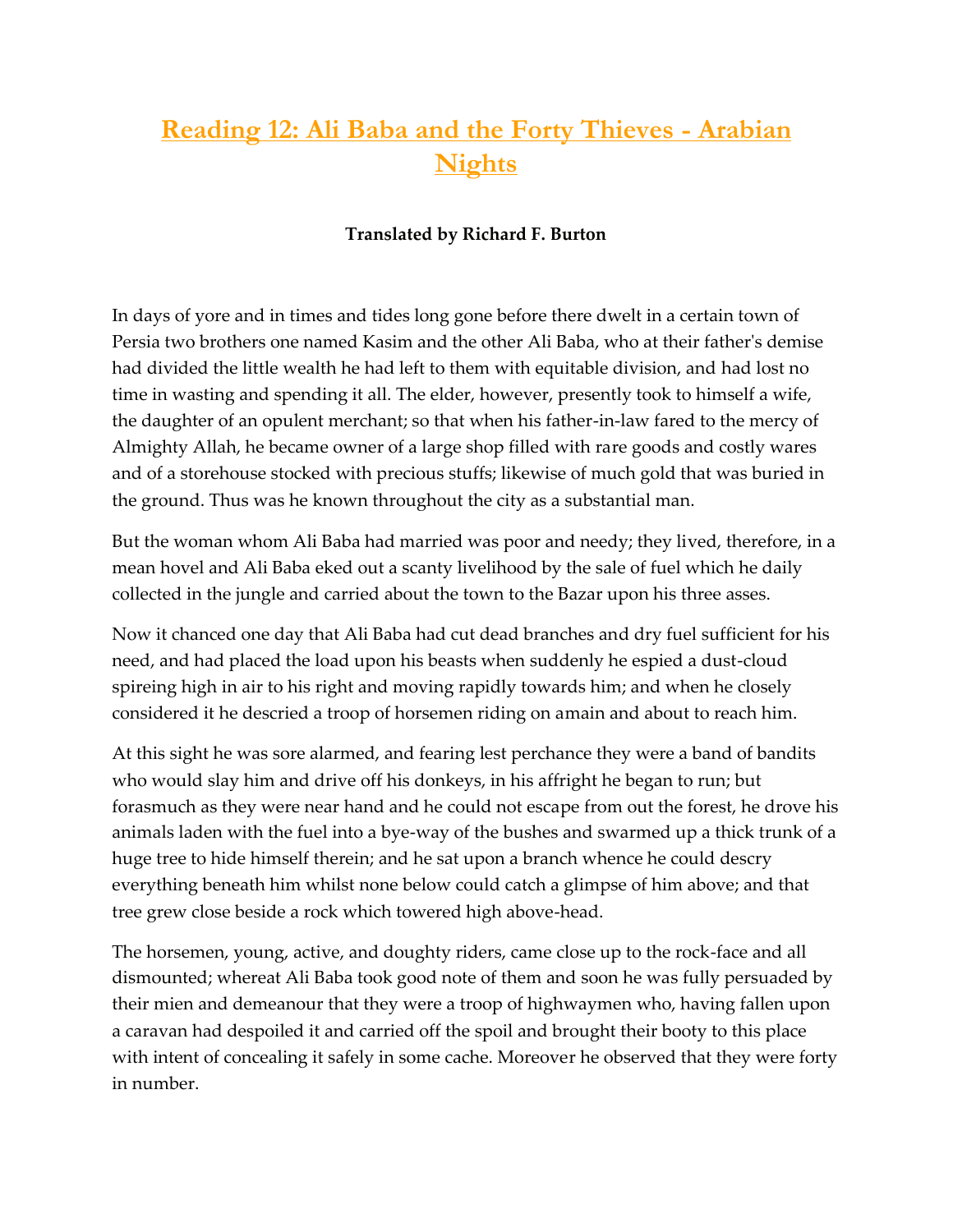Ali Baba saw the robbers, as soon as they came under the tree, each unbridle his horse and hobble it; then all took off their saddle-bags which proved to be full of gold and silver. The man who seemed to be the captain presently pushed forwards, load on shoulder, through thorns and thickets, till he came up to a certain spot where he uttered these strange words, "Open, O Simsim I" and forthwith appeared a wide doorway in the face of the rock.

The robbers went in and last of all their Chief and then the portal shut of itself. Long while they stayed within the cave whilst Ali Baba was constrained to abide perched upon the tree, reflecting that if he came down peradventure the band might issue forth that very moment and seize him and slay him. At last he had determined to mount one of the horses and driving on his asses to return townwards, when suddenly the portal flew open.

The robber-chief was first to issue forth; then, standing at the entrance, he saw and counted his men as they came out, and lastly he spake the magical words, "Shut, O Simsim!" whereat the door closed of itself. When all had passed muster and review, each slung on his saddle-bags and bridled his own horse and as soon as ready they rode off, led by the leader, in the direction whence they came.

Ali Baba remained still perched on the tree and watched their departure; nor would he descend until what time they were clean gone out of sight, lest perchance one of them return and look around and descry him.

Then he thought within himself, "I too will try the virtue of those magical words and see if at my bidding the door will open and close."

So he called out aloud, "Open, O Simsim!"

And no sooner had he spoken than straightway the portal flew open and he entered within. He saw a large cavern and a vaulted, in height equalling the stature of a full-grown man and it was hewn in the live stone and lighted up with light that came through air-holes and bullseyes in the upper surface of the rock which formed the roof. He had expected to find naught save outer gloom in this robbers' den, and he was surprised to see the whole room filled with bales of all manner stuffs, and heaped up from sole to ceiling with camel-loads of silks and brocades and embroidered cloths and mounds on mounds of vari-coloured carpetings; besides which he espied coins golden and silvern without measure or account, some piled upon the ground and others bound in leathern bags and sacks. Seeing these goods and moneys in such abundance, Ali Baba determined in his mind that not during a few years only but for many generations thieves must have stored their gains and spoils in this place.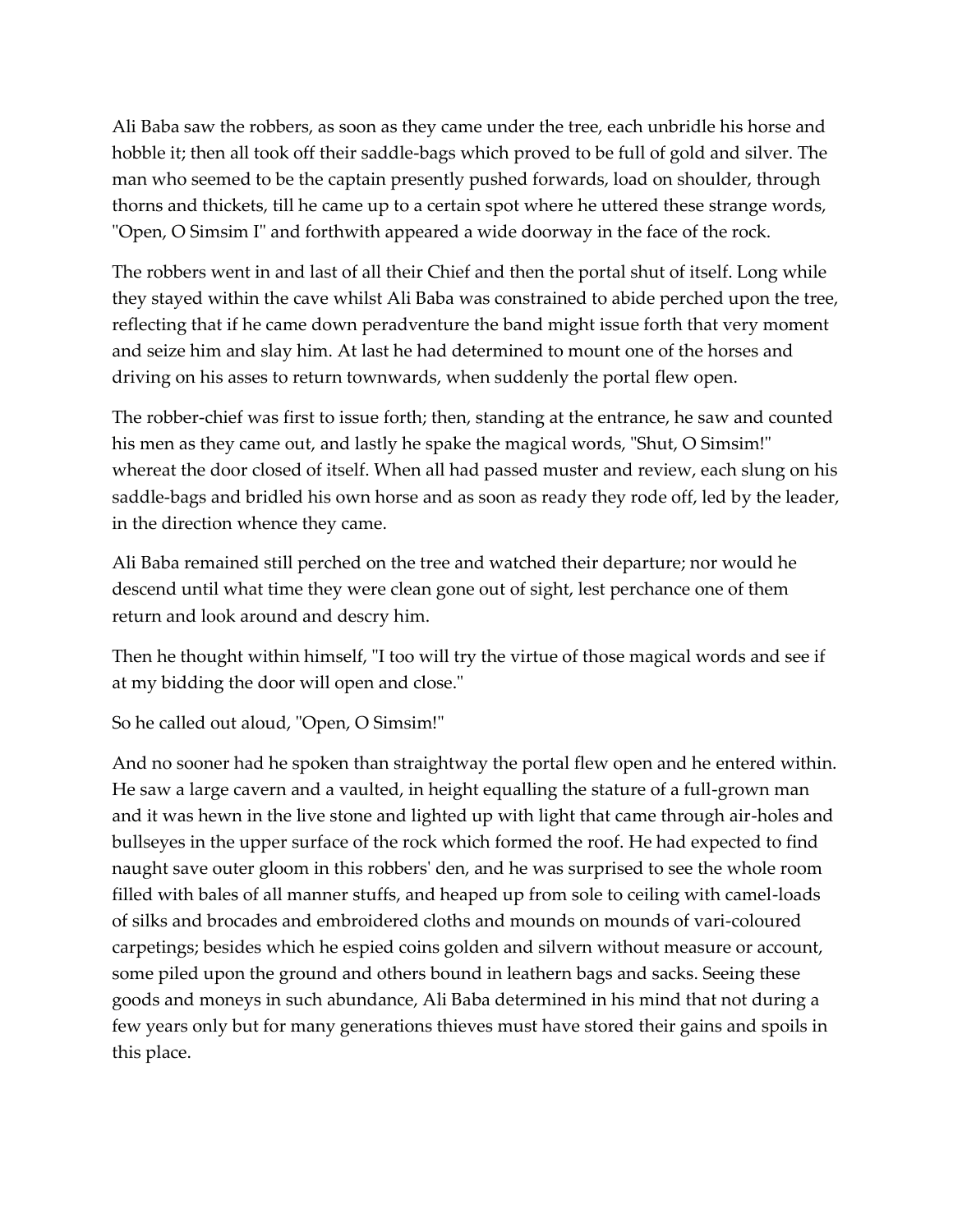When he stood within the cave, its door had closed upon him, yet he was not dismayed since, he had kept in memory the magical words; and he took no heed of the precious stuffs around him, but applied himself only and wholly to the sacks of Ashrafis. Of these he carried out as many as he judged sufficient burthen for the beasts; then he loaded them upon his animals, and covered this plunder with sticks and fuel, so none might discern the bags, but might think that he was carrying home his usual ware.

Lastly he called out, "Shut, O Simsim!" and forthwith the door closed, for the spell so wrought that whensoever any entered the cave, its portal shut of itself behind him; and, as he issued therefrom, the same would neither open nor close again till he had pronounced the words, "Shut, O Simsim!"

Presently, having laden his asses Ali Baba urged them before him with all speed to the city and reaching home he drove them into the yard; and, shutting close the outer door, took down first the sticks and fuel and after the bags of gold which he carried in to his wife.

She felt them and finding them full of coin suspected that Ali Baba had been robbing and fell to berating and blaming him for that he should do so ill a thing.

Then quoth Ali Baba to his wife: "Indeed I am no robber but rather do thou rejoice with me at our good fortune."

Hereupon he told her of his adventure and began to pour the gold from the bags in heaps before her, and her sight was dazzled by the sheen and her heart delighted at his recital and adventures.

Then she began counting the gold, whereat quoth Ali Baba, "O silly woman, how long wilt thou continue turning over the coin? Now let me dig a hole wherein to hide this treasure that none may know its secret."

Quoth she, "Right is thy rede! still would I weigh the moneys and have some inkling of their amount;" and he replied, "As thou pleasest, but see thou tell no man."

So she went off in haste to Kasim's home to borrow weights and scales wherewith she might balance the Ashrafis and make some reckoning of their value; and when she could not find Kaim she said to his wife, "Lend me, I pray thee, thy scales for a moment."

Replied her sister-in-law, "Hast thou need of the bigger balance or the smaller?" and the other rejoined, "I need not the large scales, give me the little;" and her sister-in-law cried, "Stay here a moment whilst I look about and find thy want."

With this pretext Kasim's wife went aside and secretly smeared wax and suet over the pan of the balance, that she might know what thing it was Ali Baba's wife would weigh, for she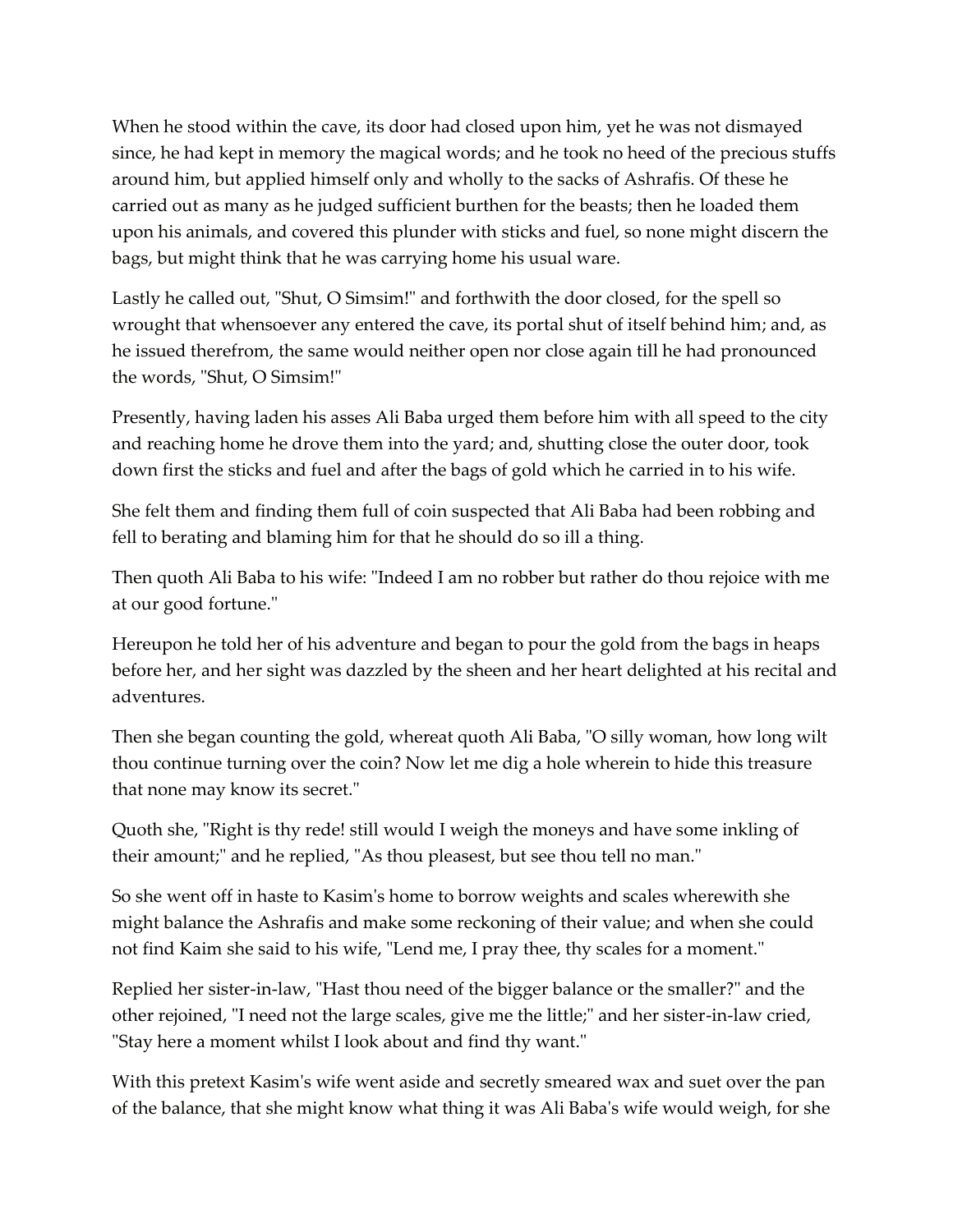made sure that whatso it be some bit thereof would stick to the wax and fat. So the woman took this opportunity to satisfy her curiosity, and Ali Baba's wife suspecting naught thereof carried home the scales and began to weigh the gold, whilst Ali Baba ceased not digging; and, when the money was weighed, they twain stowed it into the hole which they carefully filled up with earth.

Then the good wife took back the scales to her kinswoman, all unknowing that an Ashrafi had adhered to the cup of the scales; but when Kasim's wife espied the gold coin she fumed with envy and wrath, saying to herself, "So ho! they borrowed my balance to weigh out Ashrafis?" and she marvelled greatly whence so poor a man as Ali Baba had gotten such store of wealth that he should be obliged to weigh it with a pair of scales.

Now after long pondering the matter, when her husband returned home at eventide, she said to him, "O man, thou deemest thyself a wight of wealth and substance, but lo, thy brother Ali Baba is an Emir by the side of thee and richer far than thou art. He hath such heaps of gold that he must needs weigh his moneys with scales, whilst thou, forsooth, art satisfied to count thy coin."

"Whence knowe'st thou this?" asked Kasim, and in answer his wife related all anent the pair of scales and how she found an Ashrafi stuck to them, and shewed him the gold coin which bore the mark and superscription of some ancient king.

No sleep had Kasim all that night by reason of his envy and jealousy and covetise; and next morning he rose betimes and going to Ali Baba said, "O my brother, to all appearance thou art poor and needy; but in effect thou hast a store of wealth so abundant that perforce thou must weigh thy gold with scales."

Quoth Ali Baba, "What is this thou sayest? I understand thee not; make clear thy purport;" and quoth Kasim with ready rage, "Feign not that thou art ignorant of what I say and think not to deceive me."

Then showing him the Ashrafi he cried, "Thousands of gold coins such as these thou hast put by; and meanwhile my wife found this one stuck to the cup of the scales."

Then Ali Baba understood how both Kasim and his wife knew that he had store of Ashrafis, and said in his mind that it would not avail him to keep the matter hidden, but would rather cause ill-will and mischief; and thus he was induced to tell his brother every whit concerning the bandits and also of the treasure trove in the cave.

When he had heard the story, Kasim exclaimed, "I would fain learn of thee the certainty of the place where them foundest the moneys; also the magical words whereby the door opened and closed; and I forewarn thee an thou tell me not the whole truth, I will give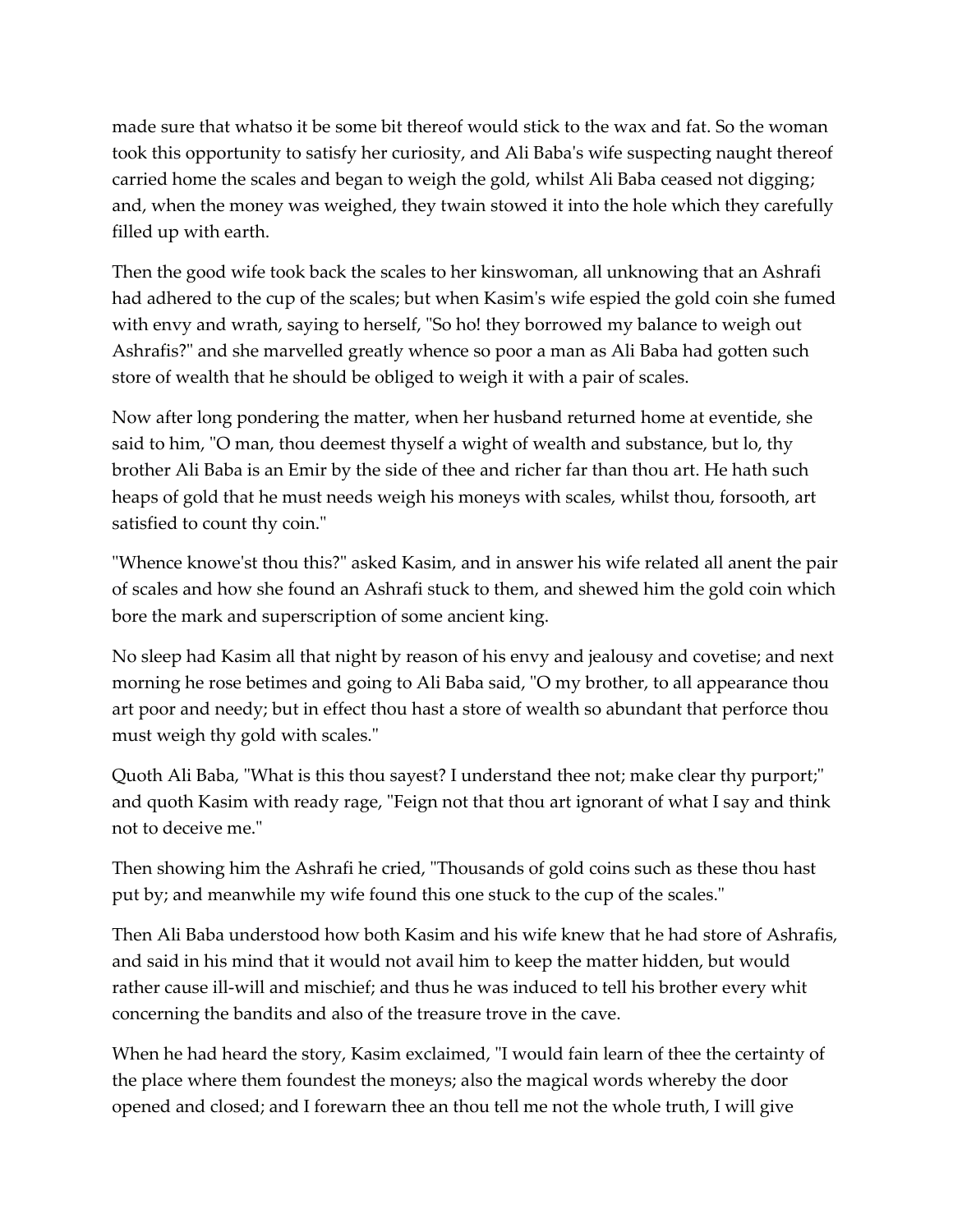notice of those Ashrafis to the Wali; then shalt thou forfeit all thy wealth and be disgraced and thrown into gaol."

Thereupon Ali Baba told him his tale not forgetting the magical words; and Kasim who kept careful heed of all these matters next day set out, driving ten mules he had hired, and readily found the place which Ali Baba had described to him. And when he came to the aforesaid rock and to the tree whereon Ali Baba had hidden himself, and he had made sure of the door he cried in great joy, "Open, O Simsim!"

The portal yawned wide at once and Kasim went within and saw the piles of jewels and treasures lying ranged all around; and, as soon as he stood amongst them the door shut after him as wont to do. He walked about in ecstasy marvelling at the treasures, and when weary of admiration he gathered together bags of Ashrafis, a sufficient load for his ten mules, and placed them by the entrance in readiness to be carried outside and set upon the beasts. But by the will of Allah Almighty he had clean forgotten the cabalistic words and cried out, "Open, O Barley!" whereat the door refused to move.

Astonished and confused beyond measure he named the names of all manner of grains save sesame, which had slipped from his memory as though he had never heard the word; whereat in his dire distress he heeded not the Ashrafis that lay heaped at the entrance and paced to and fro, backwards and forwards, within the cave sorely puzzled and perplexed. The wealth whose sight had erewhile filled his heart with joy and gladness was now the cause of bitter grief and sadness.

Kasini gave up all hope of the life which he by his greed and envy had so sore imperilled.

It came to pass that at noontide the robbers, returning by that way, saw from afar some mules standing beside the entrance and much they marvelled at what had brought the beasts to that place; for, inasmuch as Kasim by mischance had failed to tether or hobble them, they had strayed about the jungle and were browsing hither and thither. However, the thieves paid scant regard to the estrays nor cared they to secure them, but only wondered by what means they had wandered so far from the town.

Then, reaching the cave the Captain and his troop dismounted and going up to the door repeated the formula and at once it flew open. Now Kasim had heard from within the cave the horse-hooves drawing nigh and yet nigher; and he fell down to the ground in a fit of fear never doubting that it was the clatter of the banditti who would slaughter him without fail. Howbeit he presently took heart of grace and at the moment when the door flew open he rushed out hoping to make good his escape. But the unhappy ran full tilt against the Captain who stood in front of the band, and felled him to the ground; whereupon a robber standing near his chief at once bared his brand and with one cut clave Kasim clean in twain.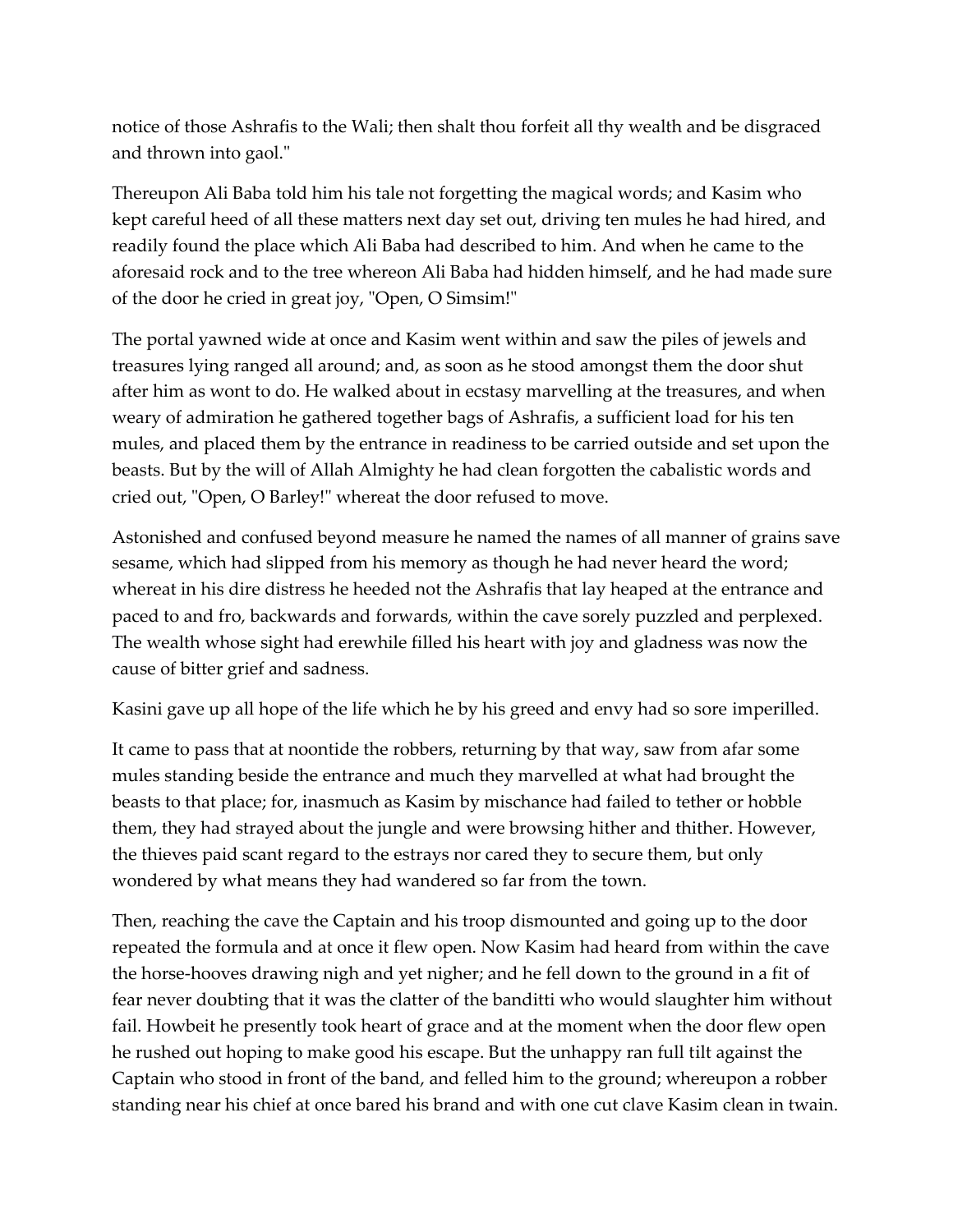Thereupon the robbers rushed into the cavern, and put back as they were before the bags of Ashrafis which Kasim had heaped up at the doorway ready for taking away; nor recked they aught of those which Ali Baba had removed, so dazed and amazed were they to discover by what means the strange man had effected an entrance. All knew that it was not possible for any to drop through the skylights so tall and steep was the rock's face, withal slippery of ascent; and also that none could enter by the portal unless he knew the magical words whereby to open it.

However they presently quartered the dead body of Kasim and hung it to the door within the cavern, two parts to the right jamb and as many to the left that the sight might be a warning of approaching doom for all who dared enter the cave. Then coming out they closed the hoard door and rode away upon their wonted work.

Now when night fell and Kasim came not home, his wife waxed uneasy in mind and running round to Ali Baba said, "O my brother, Kasim hath not returned: thou knowest whither he went, and sore I fear me some misfortune hath betided him."

Ali Baba also divined that a mishap had happened to prevent his return; not the less, however, he strove to comfort his sister-in-law with words of cheer and said, "O wife of my brother, Kasim haply exerciseth discretion and, avoiding the city, cometh by a roundabout road and will be here anon. This, I do believe, is the reason why he tarrieth."

Thereupon comforted in spirit Kasim's wife fared homewards and sat awaiting her husband's return; but when half the night was spent and still he came not, she was as one distraught. She feared to cry aloud for her grief, lest haply the neighbours hearing her should come and learn the secret; so she wept in silence and upbraiding herself fell to thinking, "Wherefore did I disclose this secret to him and beget envy and jealousy of Ali Baba? this be the fruit thereof and hence the disaster that hath come down upon me."

She spent the rest of the night in bitter tears and early on the morrow hied in hottest hurry to Ali Baba and prayed that he would go forth in quest of his brother; so he strove to console her and straightway set out with his asses for the forest. Presently, reaching the rock he wondered to see stains of blood freshly shed and not finding his brother or the ten mules he forefelt a calamity from so evil a sign.

He then went to the door and saving, "Open, O Simsim!" he pushed in and saw the dead body of Kasim, two parts hanging to the right, and the rest to the left of the entrance. Albeit he was affrighted beyond measure of affright he wrapped the quarters in two cloths and laid them upon one of his asses, hiding them carefully with sticks and fuel that none might see them. Then he placed the bags of gold upon the two other animals and likewise covered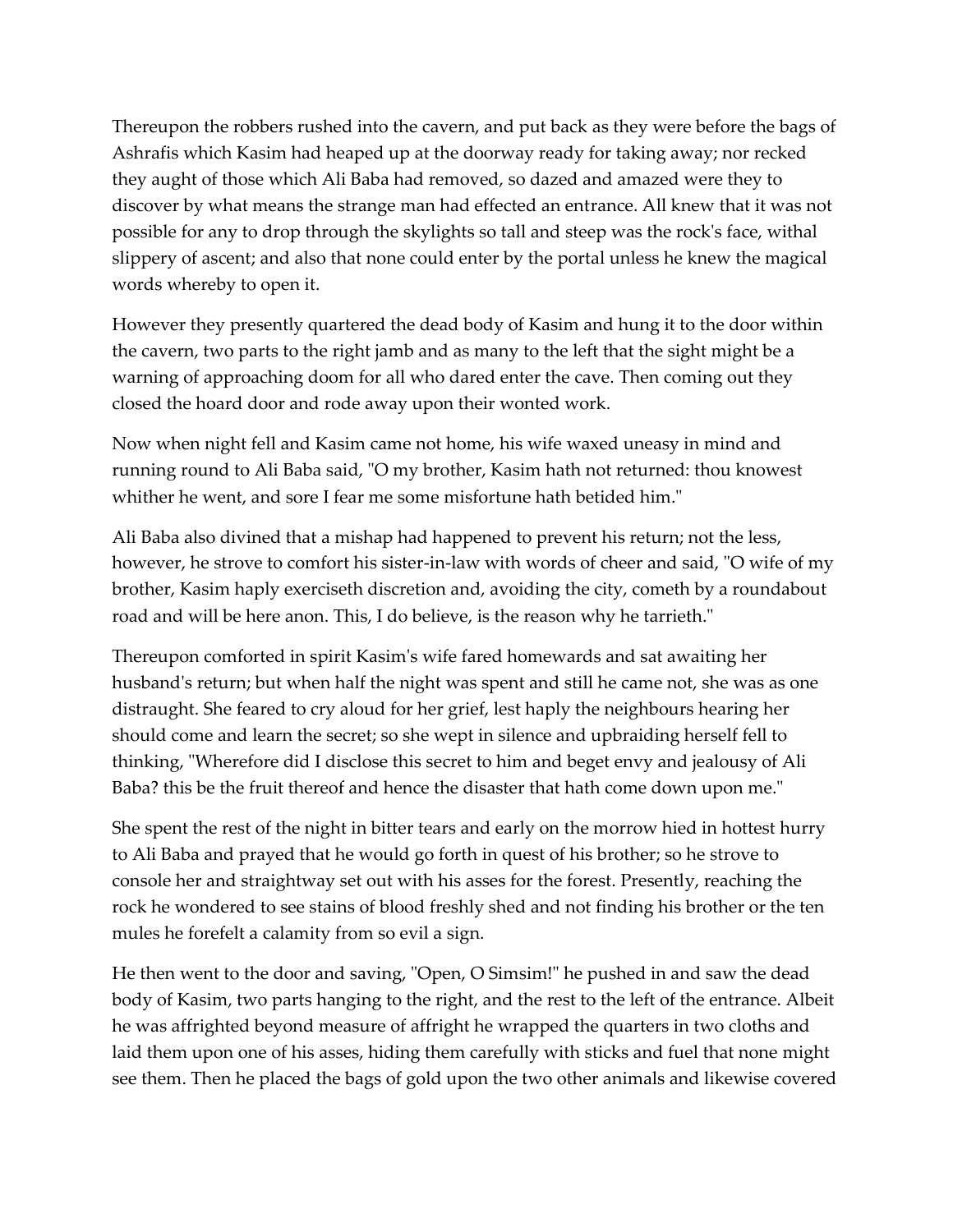them most carefully; and, when all was made ready he closed the cave-door with the magical words, and set him forth wending homewards with all ward and watchfulness.

The asses with the load of Ashrafis he made over to his wife and bade her bury the bags with diligence; but he told her not the condition in which he had come upon his brother Kasim, Then he went with the other ass, to wit, the beast whereon was laid the corpse to the widow's house and knocked gently at the door.

Now Kasim had a slave-girl shrewd and sharp-witted, Morgiana hight. She as softly undid the bolt and admitted Ali Baba and the ass into the courtyard of the house, when he let down the body from the beast's back and said, "O Morgiana, haste thee and make thee ready to perform the rites for the burial of thy lord: I now go to tell the tidings to thy mistress and I will quickly return to help thee in this matter."

At that instant Kasim's widow seeing her brother-in-law, exclaimed, "O Ali Baba, what news bringest thou of my spouse? Alas, I see grief tokens written upon thy countenance. Say quickly what hath happened."

Then he recounted to her how it had fared with her husband and how he had been slain by the robbers and in what wise he had brought home the dead body.

Ali Baba pursued: "O my lady, what was to happen hath happened, but it behoveth us to keep this matter secret, for that our lives depend upon privacy."

She wept with sore weeping and made answer, "It hath fared with my husband according to the fiat of Fate; and now for thy safety's sake I give thee my word to keep the affair concealed."

He replied, "Naught can avail when Allah hath decreed. Rest thee in patience; until the days of thy widowhood be accomplisht; after which time I will take thee to wife, and thou shalt live in comfort and happiness; and fear not lest my first spouse vex thee or show aught of jealousy, for that she is kindly and tender of heart."

The widow lamenting her loss noisily, cried, "Be it as e'en thou please."

Then Ali Baba farewelled her, weeping and wailing for her husband; and joining Morgiana took counsel with her how to manage the burial of his brother. So, after much consultation and many warnings, he left the slave-girl and departed home driving his ass before him.

As soon as Ali Baba had fared forth Morgiana went quickly to a druggist's shop; and, that she might the better dissemble with him and not make known the matter, she asked of him a drug often administered to men when diseased with dangerous distemper.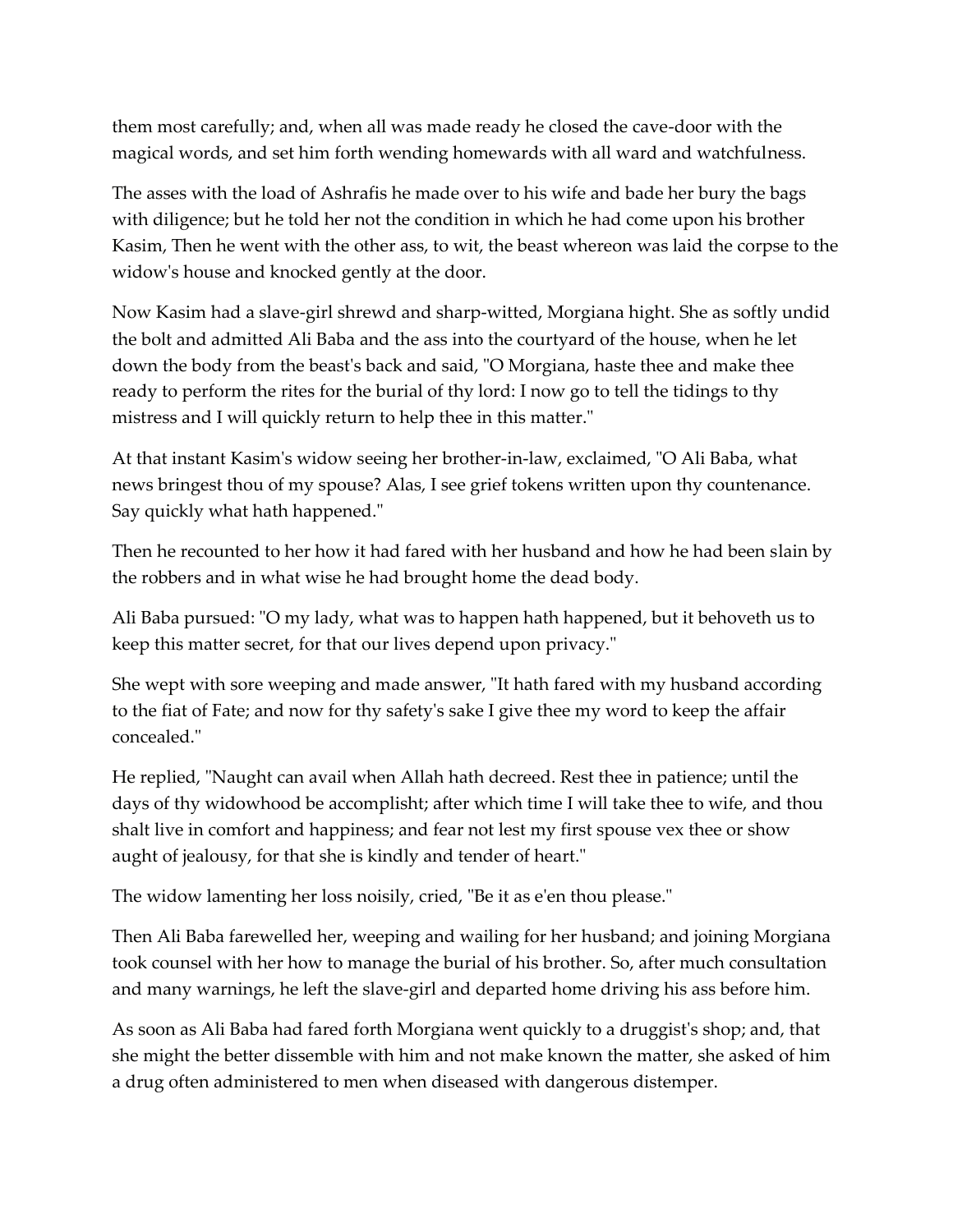He gave it saying, "Who is there in thy house that lieth so ill as to require this medicine?" and said she, "My Master Kasim is sick well nigh unto death: for many days he hath nor spoken nor tasted aught of food, so that almost we despair of his life."

Next day Morgiana went again and asked the druggist for more of medicine and essences such as are adhibited to the sick when at door of death, that the moribund may haply rally before the last breath.

The man gave the potion and she taking it sighed aloud and wept, saying, "I fear me he may not have strength to drink this draught: methinks all will be over with him ere I return to the house."

Meanwhile Ali Baba was anxiously awaiting to hear sounds of wailing and lamentation in Kasim's home that he might at such signal hasten thither and take part in the ceremonies of the funeral. Early on the second day Morgiana went with veiled face to one Baba Mustafa, a tailor well shotten in years whose craft was to make shrouds and cerecloths; and as soon as she saw him open his shop she gave him a gold piece and said, "Do thou bind a bandage over thine eyes and come along with me."

Mustafa made as though he would not go, whereat Morgiana placed a second gold coin in his palm and entreated him to accompany her. The tailor presently consented for greed of gain, so tying a kerchief tightly over his eyes she led him by the hand to the house wherein lay the dead body of her master.

Then, taking off the bandage in the darkened room she bade him sew together the quarters of the corpse, limb to its limb; and, casting a cloth upon the body, said to the tailor, "Make haste and sew a shroud according to the size of this dead man and I will give thee therefor yet another ducat."

Baba Mustafa quickly made the cere cloth of fitting length and breadth, and Morgiana paid him the promised Ashrafi; then once more bandaging his eyes led him back to the place whence she had brought him. After this she returned hurriedly home and with the help of Ali Baba washed the body, in warm water and donning the shroud lay the corpse upon a clean place ready for burial.

This done Morgiana went to the mosque and gave notice to an Imam that a funeral was awaiting the mourners in a certain household, and prayed that he would come to read the prayers for the dead; and the Imam went back with her. Then four neighbours took up the bier and bore it on tneir shoulders and fared forth with the Imam and others who were wont to give assistance at such obsequies. After the funeral prayers were ended four other men carried off the coffin; and Morgiana walked before it bare of head, striking her breast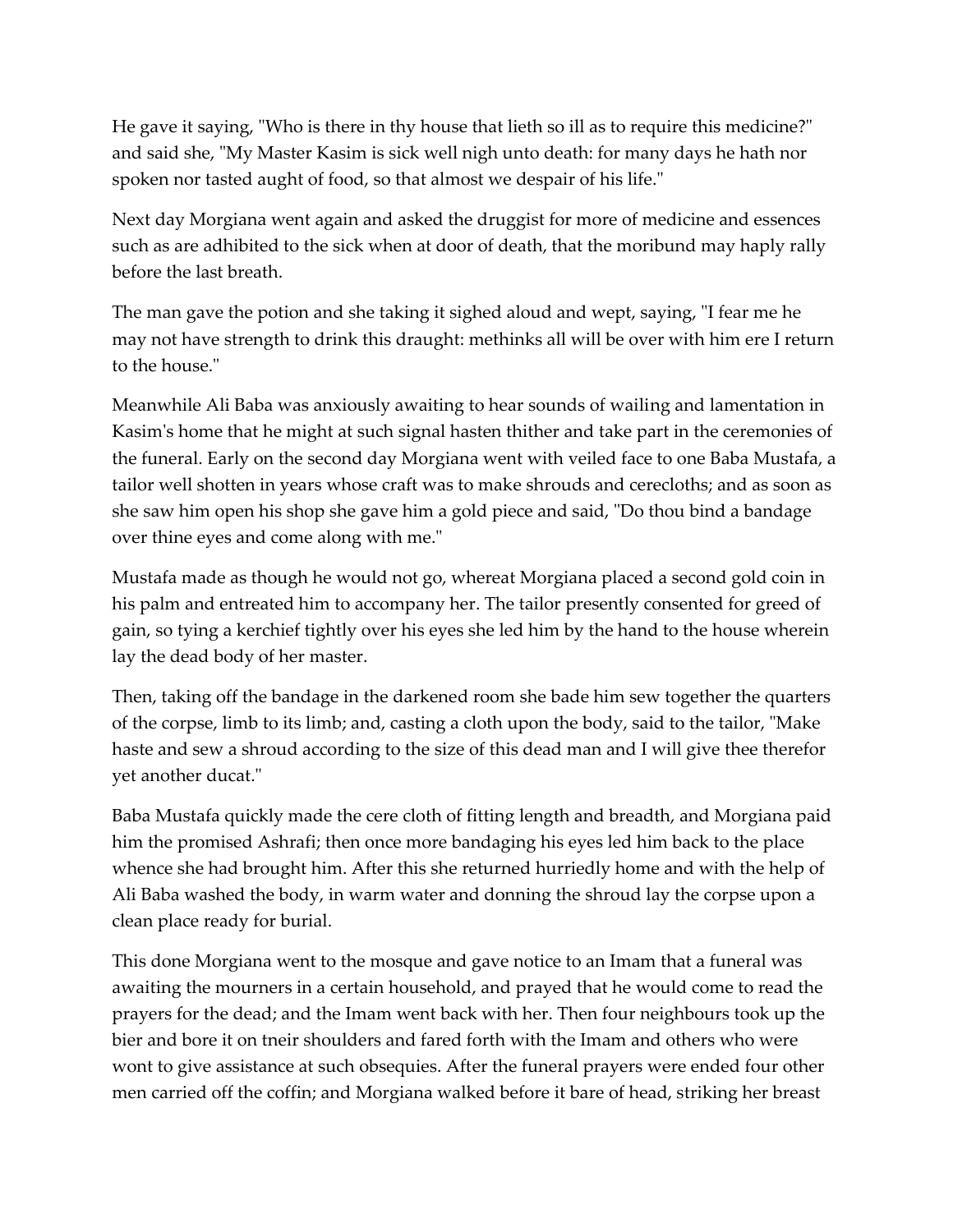and weeping and wailing with exceeding loud lament, whilst Ali Baba and the neighbours came behind.

In such order they entered the cemetery and buried him; then, leaving him to Munkar and Nakir -- the Questioners of the Dead -- all wended their ways.

Presently the women of the quarter, according to the custom of the city, gathered together in the house of mourning and sat an hour with Kasim's widow comforting and condoling, presently leaving her somewhat resigned and cheered. Ali Baba stayed forty days at home in ceremonial lamentation for the loss of his brother; so none within the town save himself and his wife (Kasim's widow) and Morgiana knew aught about the secret. And when the forty days of mourning were ended Ali Baba removed to his own quarters all the property belonging to the deceased and openly married the widow; then he appointed his nephew, his brother's eldest son, who had lived a long time with a wealthy merchant and was perfect of knowledge in all matters of trade, such as selling and buying, to take charge of the defunct's shop and to carry on the business.

It so chanced one day when the robbers, as was their wont, came to the treasurecave that they marvelled exceedingly to find nor sign nor trace of Kasim's body whilst they observed that much of gold had been carried off.

Quoth the Captain, "Now it behoveth us to make enquiry in this matter; else shall we suffer much of loss arid this our treasure, which we and our forefathers have amassed during the course of many years, will little by little be wasted and spoiled."

Hereto all assented and with single mind agreed that he whom they had slain had knowledge of the magical words whereby the door was made to open; moreover that some one beside him had cognizance of the spell and had carried off the body, and also much of gold; wherefore they needs must make diligent research and find out who the man ever might be. They then took counsel and determined that one amongst them, who should be sagacious and deft of wit, must don the dress of some merchant from foreign parts; then, repairing to the city he must go about from quarter to quarter and from street to street, and learn if any townsman had lately died and if so where he wont to dwell, that with this clue they might be enabled to find the wight they sought.

Hereat said one of the robbers, "Grant me leave that I fare and find out such tidings in the town and bring thee word anon; and if I fail of my purpose I hold my life in forfeit."

Accordingly that bandit, after disguising himself by dress, pushed at night into the town and next morning early he repaired to the market-square and saw that none of the shops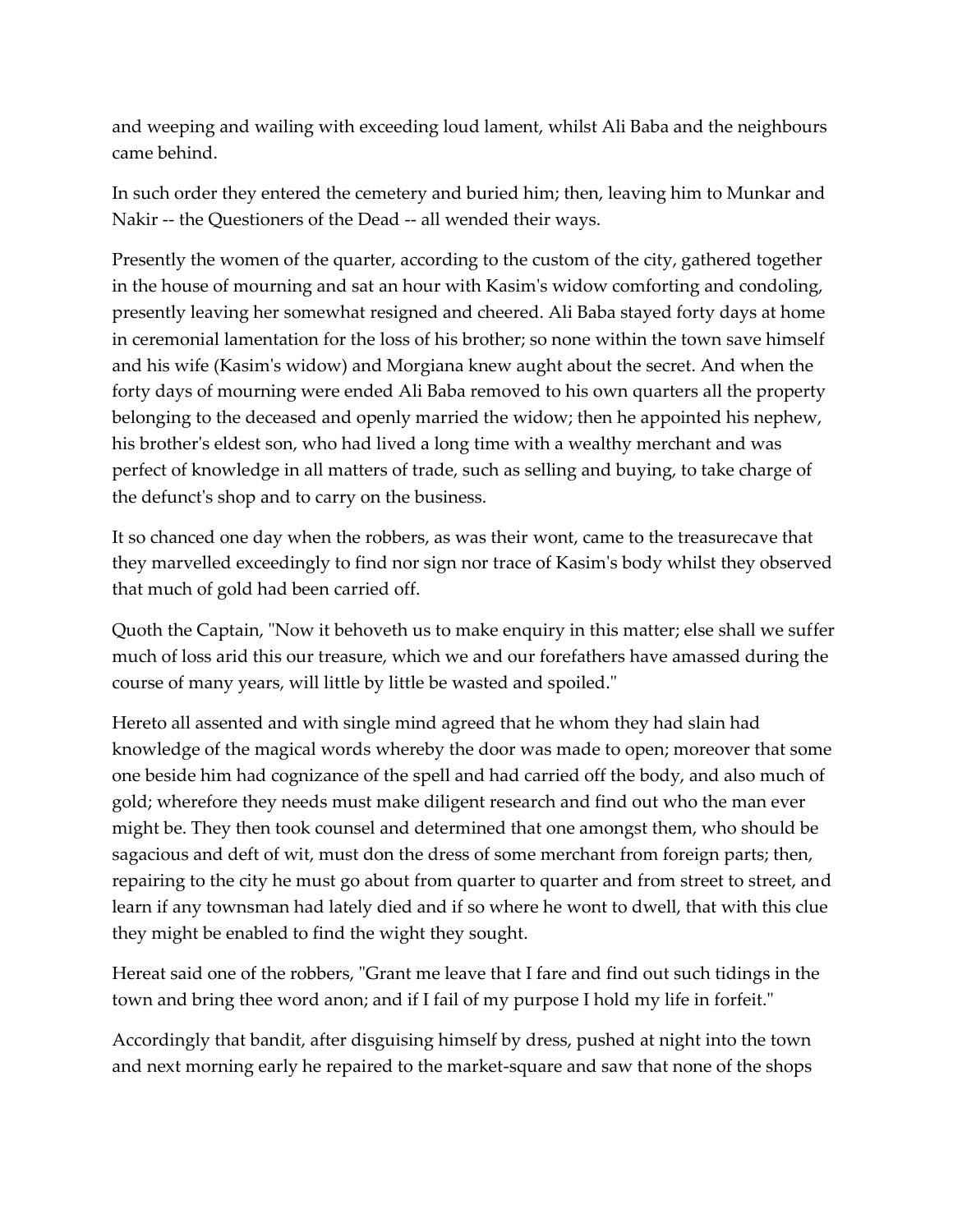had yet been opened, save only that of Baba Mustafa the tailor, who thread and needle in hand sat upon his working-stool.

The thief bade him good day and said, "'Tis yet dark: how canst thou see to sew?"

Said the tailor, "I perceive thou art a stranger. Despite my years my eyesight is so keen that only yesterday I sewed together a dead body whilst sitting in a room quite darkened."

Quoth the bandit thereupon to himself, "I shall get somewhat of my want from this snip;" and to secure a further clue he asked, "Meseemeth thou wouldst jest with me and thou meanest that a cerecloth for a corpse was stitched by thee and that thy business is to sew shrouds."

Answered the tailor, "It mattereth not to thee: question me no more questions."

Thereupon the robber placed an Ashrafi in his hand and continued, "I desire not to discover aught thou hidest, albeit my breast like every honest man's is the grave of secrets; and this only would I learn of thee, in what house didst thou do that job? Canst thou direct me thither, or thyself conduct me thereto?"

The tailor took the gold with greed and cried, "I have not seen with my own eyes the way to that house. A certain bondswoman led me to a place which I know right well and there she bandaged my eyes and guided me to some tenement and lastly carried me into a darkened room where lay the dead body dismembered. Then she unbound the kerchief and bade me sew together first the corpse and then the shroud, which having done she again blindfolded me and led me back to the stead whence she had brought me and left me there. Thou seest then I am not able to tell thee where thou shalt find the house."

Quoth the robber, "Albeit thou knowest not the dwelling whereof thou speakest, still canst thou take me to the place where thou wast blindfolded; then I will bind a kerchief over thine eyes and lead thee as thou wast led: on this wise perchance thou mayest hit upon the site. An thou wilt do this favour by me, see here another golden ducat is thine."

Thereupon the bandit slipped a second Ashrafi into the tailor's palm, and Baba Mustafa thrust it with the first into his pocket; then, leaving his shop as it was, he walked to the place where Morgiana had tied the kerchief around his eyes, and with him went the robber who, after binding on the bandage, led him by the hand.

Baba Mustafa, who was clever and keen-witted, presently striking the street whereby he had fared with the handmaid, walked on counting step by step; then, halting suddenly, he said, "Thus far I came with her;" and the twain stopped in front of Kasim's house wherein now dwelt his brother Ali Baba.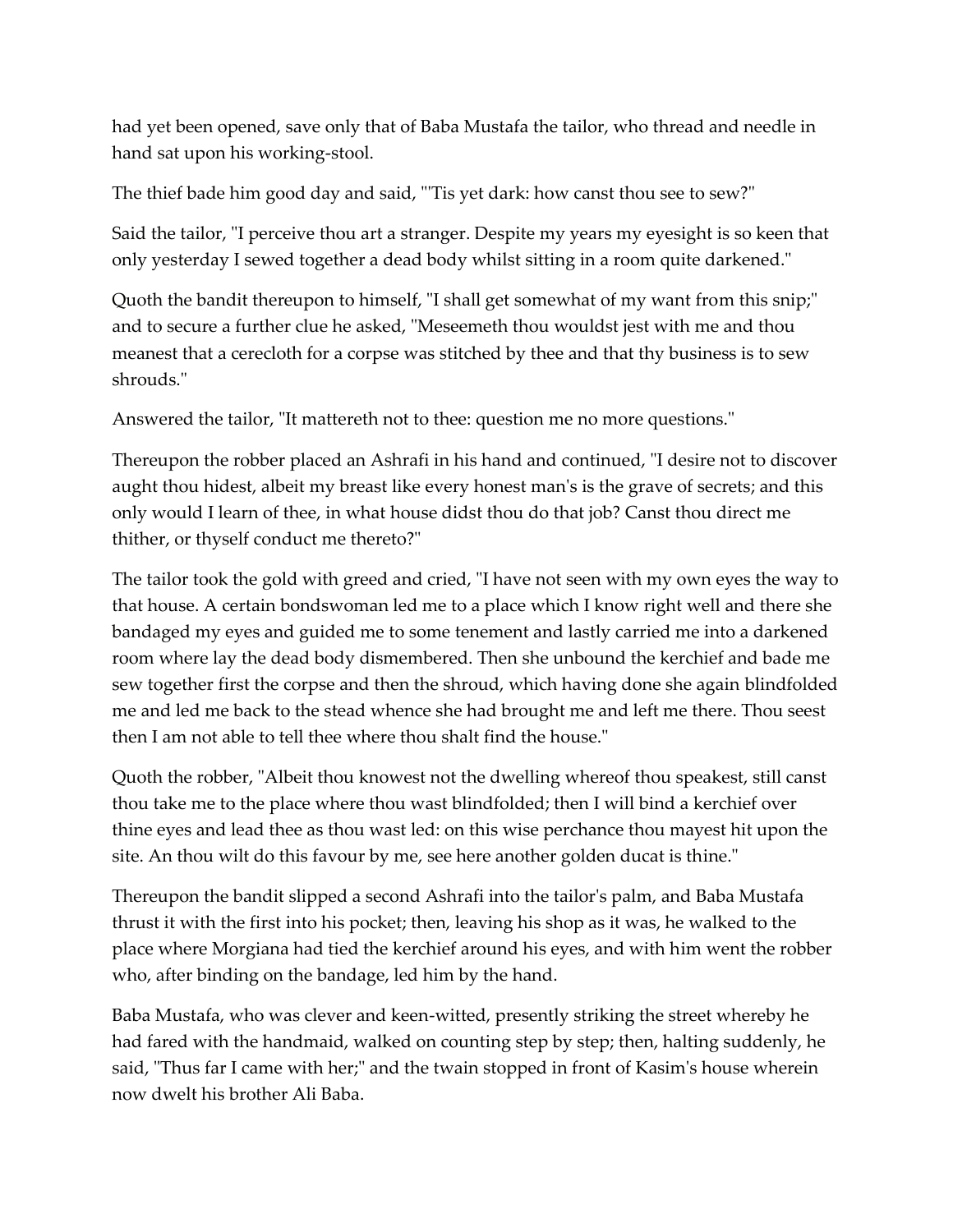The robber then made marks with white chalk upon the door to the end that he might readily find it at some future time, and removing the bandage from the tailor's eyes said, "O Baba Mustafa, I thank thee for this favour: and Almighty Allah guerdon thee for thy goodness. Tell me now, I pray thee, who dwelleth in yonder house?"

Quoth he, "In very sooth I wot not, for I have little knowledge concerning this quarter of the city;" and the bandit, understanding that he could find no further clue from the tailor, dismissed him to his shop with abundant thanks, and hastened back to the tryst-place in the jungle where the band awaited his coming.

Not long after it so fortuned that Morgiana, going out upon some errand, marvelled exceedingly at seeing the chalk-marks showing white in the door; she stood awhile deep in thought and presently divined that some enemy had made the signs that he might recognize the house and play some sleight upon her lord. She therefore chalked the doors of all her neighbours in like manner and kept the matter secret, never entrusting it or to master or to mistress.

Meanwhile the robber told his comrades his tale of adventure and how he had found the clue; so the Captain and with him all the band went one after other by different ways till they entered the city ; and he who had placed the mark on Ali Baba's door accompanied the Chief to point out the place. He conducted him straightway to the house and shewing the sign exclaimed, "Here dwelleth he of whom we are in search!"

But when the Captain looked around him he saw that all the dwellings bore chalk-marks after like fashion and he wondered saying, "By what manner of means knowest thou which house of all these houses that bear similar signs is that whereof thou spakest?"

Hereat the robber-guide was confounded beyond measure of confusion, and could make no answer; then with an oath he cried, "I did assuredly set a sign upon a door, but I know not whence came all the marks upon the other entrances; nor can I say for a surety which it was I chalked."

Thereupon the Captain returned to the market-place and said to his men, "We have toiled and laboured in vain, nor have we found the house we went forth to seek. Return we now to the forest our rendezvous: I also will fare thither."

Then all trooped off and assembled together within the treasure-cave; and, when the robbers had all met, the Captain judged him worthy of punishment who had spoken falsely and had led them through the city to no purpose. So he imprisoned him in presence of them all; and then said he, "To him amongst you will I show special favour who shall go to town and bring me intelligence whereby we may lay hands upon the plunderer of our property."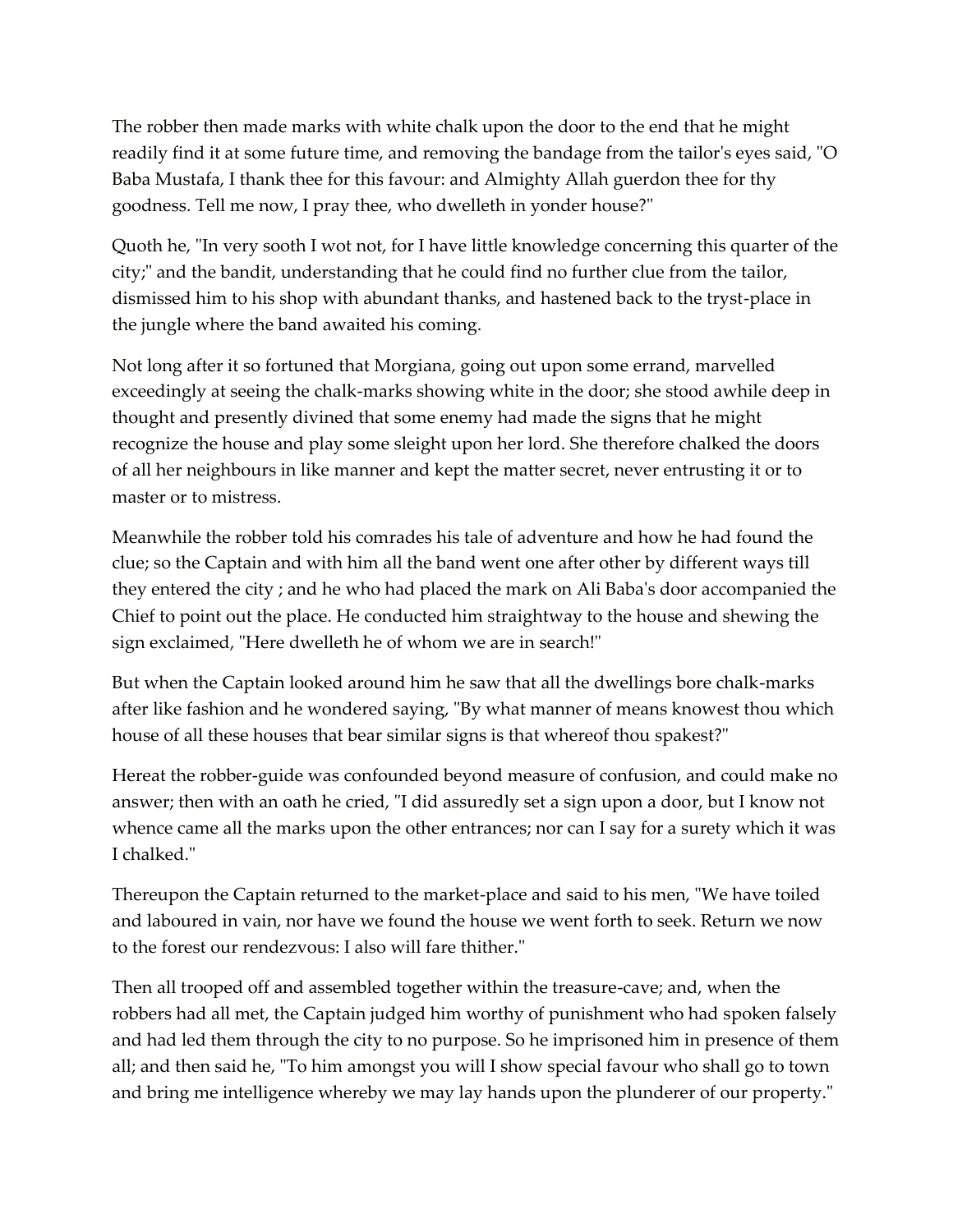Hereat another of the company came forward and said, "I am ready to go and enquire into the case, and 'tis I who will bring thee to thy wish."

The Captain after giving him presents and promises despatched him upon his errand; and by the decree of Destiny which none may gainsay, this second robber went first to the house of Baba Mustafa the tailor, as had done the thief who had foregone him. In like manner he also persuaded the snip with gifts of golden coin that he be led hoodwinked and thus too he was guided to Ali Baba's door. Here noting the work of his predecessor, he affixed to the jamb a mark with red chalk the better to distinguish it from the others whereon still showed the white. Then hied he back in stealth to his company; but Morgiana on her part also descried the red sign on the entrance and with subtle forethought marked all the others after the same fashion; nor told she any what she had done.

Meanwhile the bandit rejoined his band and vauntingly said, "O our Captain, I have found the house and thereon put a mark whereby I shall distinguish it clearly from all its neighbours."

The Captain despatched another of his men to the city and he found the place, but, as aforetime, when the troop repaired thither they saw each and every house marked with signs of red chalk. So they returned disappointed and the Captain, waxing displeased exceedingly and distraught, clapped also this spy into gaol.

Then said the chief to himself, "Two men have failed in their endeavour and have met their rightful meed of punishment; and I trow that none other of my band will essay to follow up their research; so I myself will go and find the house of this wight."

Accordingly he fared along and aided by the tailor Baba Mustafa, who had gained much gain of golden pieces in this matter, he hit upon the house of Ali Baba; and here he made no outward show or sign, but marked it on the tablet of his heart and impressed the picture upon the page of his memory.

Then returning to the jungle he said to his men, "I have full cognizance of the place and have limned it clearly in my mind ; so now there will be no difficulty in finding it. Go forth straightways and buy me and bring hither nineteen mules together with one large leathern jar of mustard oil and seven and thirty vessels of the same kind clean empty. Without me and the two locked up in gaol ye number thirty-seven souls; so I will stow you away armed and accoutred each within his jar and will load two upon each mule, and upon the nineteenth mule there shall be a man in an empty jar on one side, and on the other the jar full of oil. I for my part, in guise of an oil-merchant, will drive the mules into the town, arriving at the house by night, and will ask permission of its master to tarry there until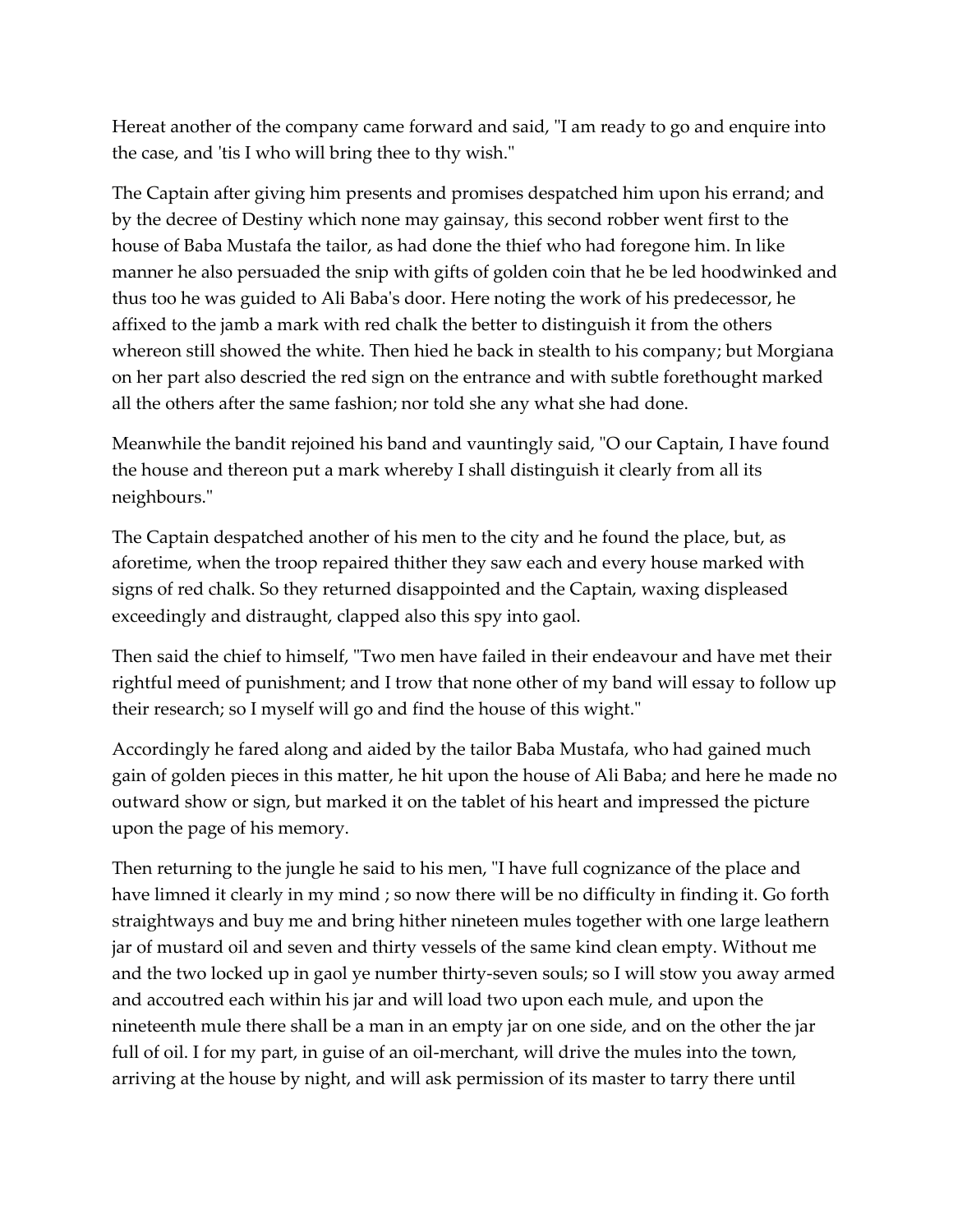morning. After this we shall seek occasion during the dark hours to rise up and fall upon him and slay him."

Furthermore the Captain spake saying, "When we have made an end of trim we shall recover the gold and treasure whereof he robbed us and bring it back upon the mules."

This counsel pleased the robbers who went forthwith and purchased mules and huge leathern jars, and did as the Captain had bidden them. And after a delay of three days shortly before nightfall they arose; and over-smearing all the jars with oil of mustard, each hid him inside an empty vessel. The Chief then disguised himself in trader's gear and placed the jars upon the nineteen mules; to wit, the thirty-seven vessels in each of which lay a robber armed and accoutred, and the one that was full of oil. This done, he drove the beasts before him and presently he reached Ali Baba's place at nightfall; when it chanced that the house-master was strolling after supper to and fro in front of his home.

The Captain saluted him with the salam and said, "I come from such and such a village with oil; and ofttimes have I been here a-selling oil, but now to my grief I have arrived too late and I am sore troubled and perplexed as to where I shall spend the night. An thou have pity on me I pray thee grant that I tarry here in thy courtyard and ease the mules by taking down the jars and giving the beasts somewhat of fodder."

Albeit Ali Baba had heard the Captain's voice when perched upon the tree and had seen him enter the cave, yet by reason of the disguise he knew him not for the leader of the thieves, and granted his request with hearty welcome and gave him full license to halt there for the night. He then pointed out an empty shed wherein to tether the mules, and bade one of the slave-boys go fetch grain and water. He also gave orders to the slave-girl Morgiana saying, "A guest hath come hither and tarrieth here to-night. Do thou busy thyself with all speed about his supper and make ready the guestbed for him."

Presently, when the Captain had let down all the jars and had fed and watered his mules, Ali Baba received him with all courtesy and kindness, and summoning Morgiana said in his presence, "See thou fail not in service of this our stranger nor suffer him to lack for aught. To-morrow early I would fare to the Hammam and bathe; so do thou give my slave-boy Abdullah a suit of clean white clothes which I may put on after washing; moreover make thee ready a somewhat of broth overnight that I may drink it after my return home."

Replied she, "I will have all in readiness as thou hast bidden."

So Ali Baba retired to his rest, and the Captain, having supped, repaired to the shed and saw that all the mules had their food and drink for the night.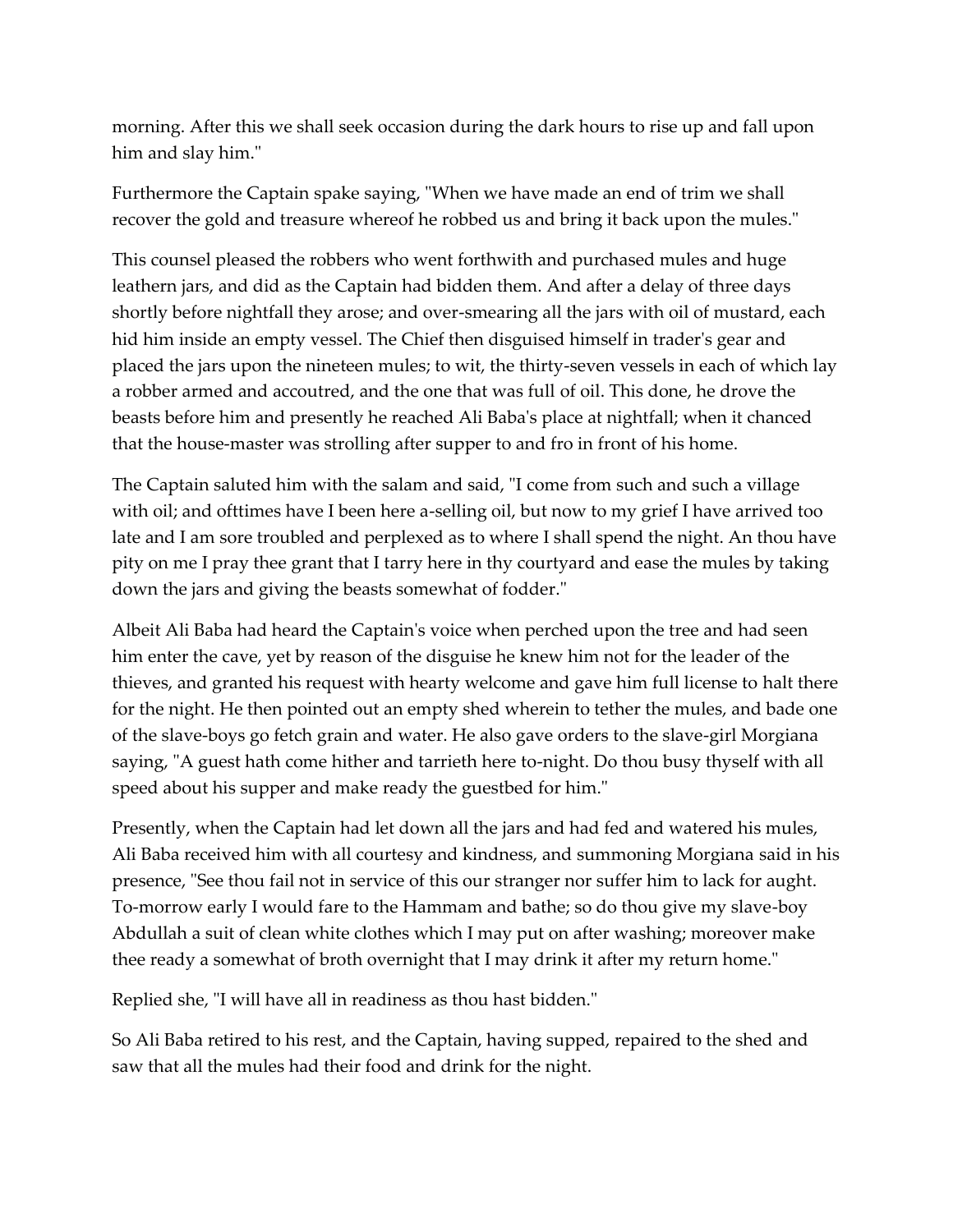The Captain, after seeing to the mules and the jars which Ali Baba and his household held to be full of oil, finding utter privacy, whispered to his men who were in ambush, "This night at midnight when ye hear my voice, do you quickly open with your sharp knives the leathern jars from top to bottom and issue forth without delay."

Then passing through the kitchen he reached the chamber wherein a bed had been dispread for him, Morgiana showing the way with a lamp.

Quoth she, "An thou need aught beside I pray thee command this thy slave who is ever ready to obey thy say!"

He made answer, "Naught else need I;" then, putting out the light, he lay him down on the bed to sleep awhile ere the time came to rouse his men and finish off the work.

Meanwhile Morgiana did as her master had bidden her: she first took out a suit of clean white clothes and made it over to Abdullah who had not yet gone to rest; then she placed the pipkin upon the hearth to boil the broth and blew the fire till it burnt briskly. After a short delay she needs must see an the broth be boiling, but by that time all the lamps had gone out and she found that the oil was spent and that nowhere could she get a light.

The slave-boy Abdullah observed that she was troubled and perplexed hereat, and quoth he to her, "Why make so much ado? In yonder shed are many jars of oil: go now and take as much soever as thou listest."

Morgiana gave thanks to him for his suggestion; and Abdullah, who was lying at his ease in the hall, went off to sleep so that he might wake betimes and serve Ali Baba in the bath.

So the handmaiden rose and with oil-can in hand walked to the shed where stood the leathern jars all ranged in rows. Now, as she drew nigh unto one of the vessels, the thief who was hidden therein hearing the tread of footsteps bethought him that it was of his Captain whose summons he awaited; so he whispered, "Is it now time for us to sally forth?"

Morgiana started back affrighted at the sound of human accents; but, inasmuch as she was bold and ready of wit, she replied, "The time is not yet come," and said to herself, "These jars are not full of oil and herein I perceive a manner of mystery. Haply the oil merchant hatcheth some treacherous plot against my lord; so Allah, the Compassionating, the Compassionate, protect us from his snares!"

Wherefore she answered in a voice made like to the Captain's, "Not yet, the time is not come."

Then she went to the next jar and returned the same reply to him who was within, and so on to all the vessels one by one. Then said she in herself, "Laud to the Lord! my master took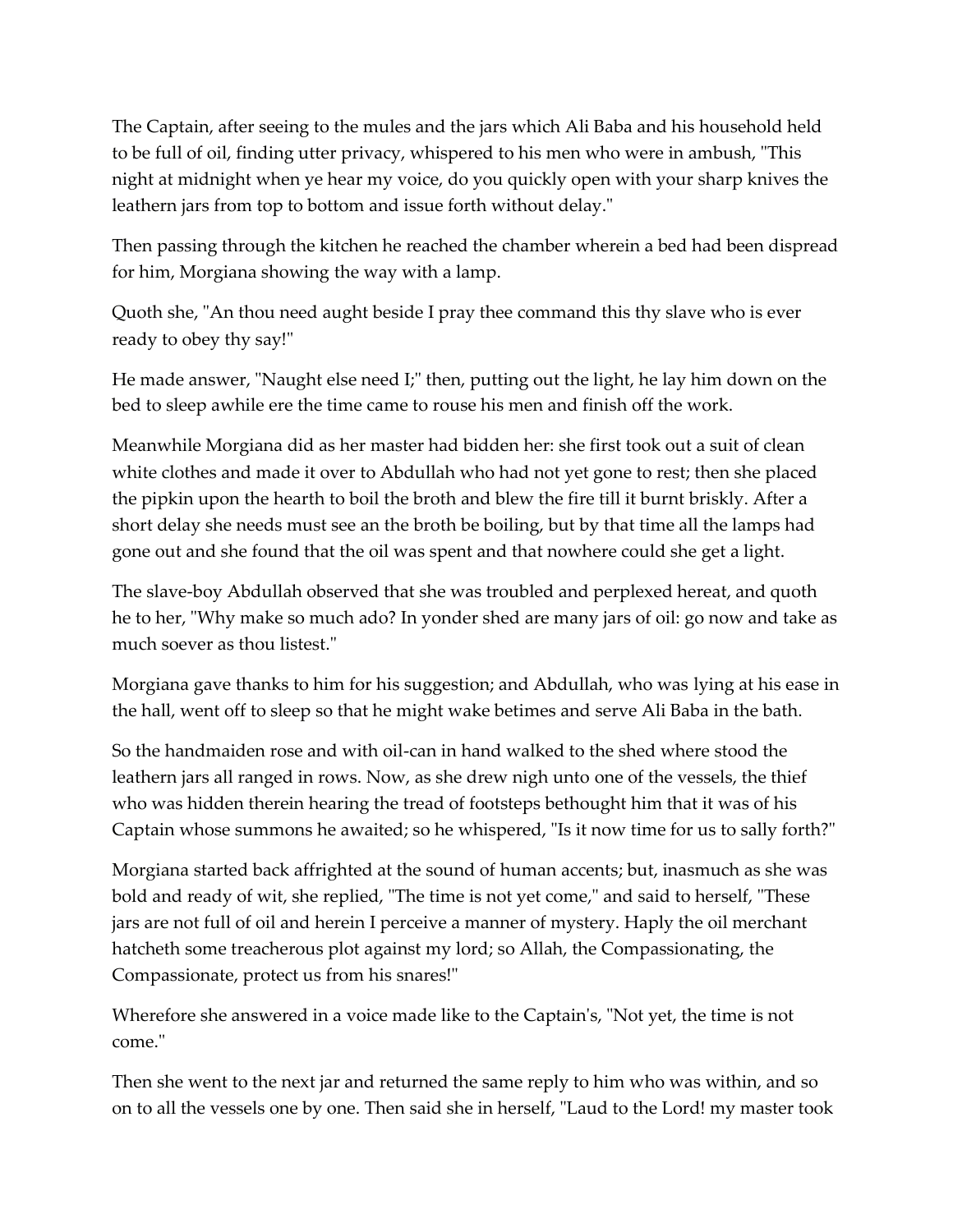this fellow in believing him to be an oil-merchant, but lo, he hath admitted a band of robbers, who only await the signal to fall upon him and plunder the place and do him die."

Then passed she on to the furthest jar and finding it brimming with oil, filled her can, and returning to the kitchen, trimmed the lamp and lit the wicks; then, bringing forth a large cauldron, she set it upon the fire, and filling it with oil from out the jar heaped wood upon the hearth and fanned it to a fierce flame the readier to boil its contents. When this was done she baled it out in potfuls and poured it seething hot into the leathern vessels one by one while the thieves unable to escape were scalded to death and every jar contained a corpse.

Thus did this slave-girl by her subtle wit make a clean end of all noiselessly and unknown even to the dwellers m the house. Now when she had satisfied herself that each and every of the men had been slain, she went back to the kitchen and shutting to the door sat brewing Ali Baba's broth.

Scarce had an hour passed before the Captain woke from sleep; and, opening wide his window, saw that all was dark and silent; so he clapped his hands as a signal for his men to come forth but not a sound was heard in return. After awhile he clapped again and called aloud but got no answer; and when he cried out a third time without reply he was perplexed and went out to the shed wherein stood the jars.

He thought to himself, "Perchance all are fallen asleep whenas the time for action is now at hand, so I must e'en awaken them without stay or delay."

Then approaching the nearest jar he was startled by a smell of oil and seething flesh; and touching it outside he felt it reeking hot; then going to the others one by one, he found all in like condition. Hereat he knew for a surety the fate which had betided his band and, fearing for his own safety, he clomb on to the wall, and thence dropping into a garden made his escape in high dudgeon and sore disappointment.

Morgiana awaited awhile to see the Captain return from the shed but he came not; whereat she knew that he had scaled the wall and had taken to flight, for that the street-door was double-locked; and the thieves being all disposed of on this wise Morgiana laid her down to sleep in perfect solace and ease of mind.

When two hours of darkness yet remained, Ali Baba awoke and went to the Hammam knowing naught of the night-adventure, for the gallant slave-girl had not aroused him, nor indeed had she deemed such action expedient, because had she sought an opportunity of reporting to him her plan, she might haply have lost her chance and spoiled the project.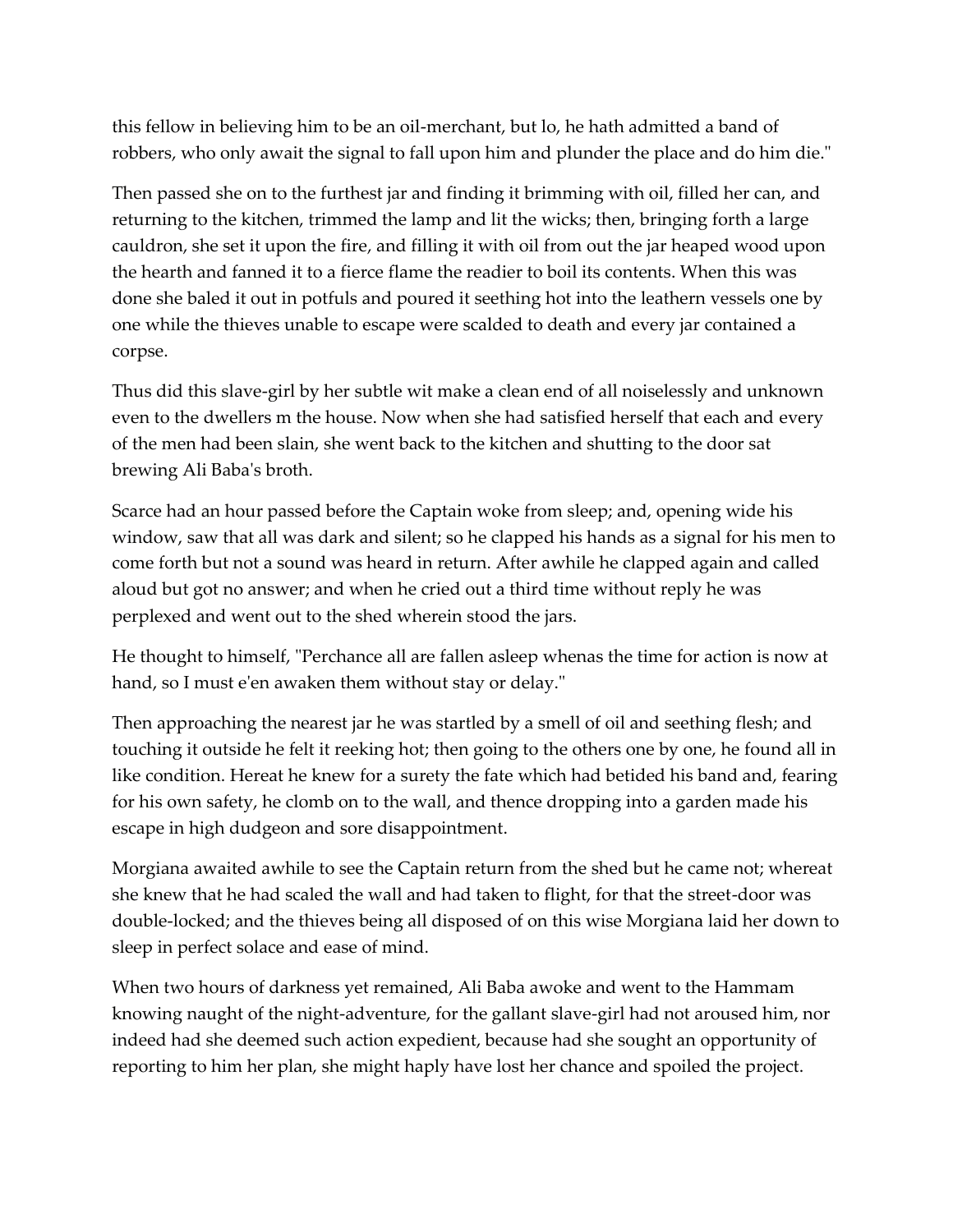The sun was high over the horizon when Ali Baba walked back from the Baths; and he marvelled exceedingly to see the jars still standing under the shed and said, "How cometh it that he, the oil-merchant my guest, hath not carried to the market his mules and jars of oil?"

Ali Baba presently asked Morgiana what had befallen the oil-merchant his guest whom he had placed under her charge; and she answered, "Allah Almighty vouchsafe to thee six score years and ten of safety! I will tell thee in privacy of this merchant."

So Ali Baba went apart with his slave-girl, who taking him without the house first locked the court-door; then showing him a jar she said, "Prithee look into this and see if within there be oil or aught else."

Thereupon peering inside it he perceived a man at which sight he cried aloud and fain would have fled in his fright.

Quoth Morgiana, "Fear him not, this man hath no longer the force to work thee harm, he lieth dead and stone-dead."

Hearing such words of comfort and reassurance Ali Baba asked, "O Morgiana, what evils have we escaped and by what means hath this wretch become the quarry of Fate?"

She answered "Alhamdolillah -- Praise be to Almighty Allah! -- I will inform thee fully of the case; but hush thee, speak not aloud, lest haply the neighbours learn the secret and it end in our confusion. Look now into all the jars, one by one from first to last."

So Ali Baba examined them severally and found in each a man fully armed and accoutred and all lay scalded to death. Hereat speechless for sheer amazement he stared at the jars, but presently recovering himself he asked, "And where is he, the oil-merchant?"

Answered she, "Of him also I will inform thee. The villain was no trader but a traitorous assassin whose honied words would have ensnared thee to thy doom; and now I will tell thee what he was and what hath happened; but, meanwhile thou art fresh from the Hammam and thou shouldst first drink somewhat of this broth for thy stomach's and thy health's sake."

So Ali Baba went within and Morgiana served up the mess; after which quoth her master, "I fain would hear this wondrous story: prithee tell it to me and set my heart at ease."

Hereat the handmaid fell to relating whatso had betided in these words:

*O my master, when thou badest me boil the broth and retiredst to rest, thy slave in obedience to thy command took out a suit of clean white clothes and gave it to the boy Abdullah; then kindled the fire and set on the broth. As soon as it was ready I had need to light a lamp so that I might see to skim it, but all the oil was spent, and, learning this I*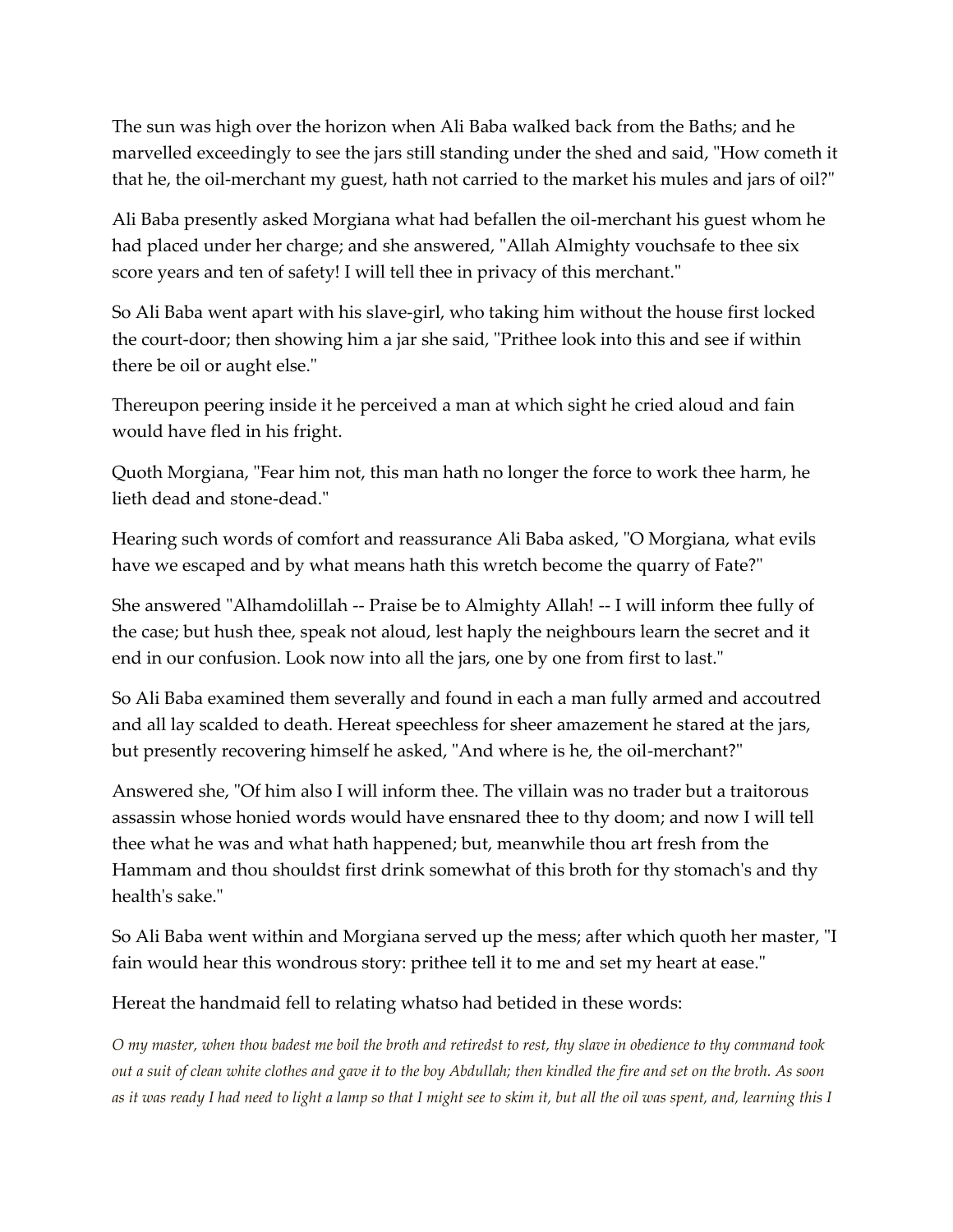*told my want to the slave-boy Abdullah, who advised me to draw somewhat from the jars which stood under the shed.*

*Accordingly, I took a can and went to the first vessel when suddenly I heard a voice within whisper with all caution, "Is it now time for us to sally forth?"*

*I was amazed thereat and judged that the pretended merchant had laid some plot to slay thee; so I replied, "The time is not yet come."*

*Then I went to the second jar and heard another voice to which I made the like answer, and so on with all of them. I now was certified that these men awaited only some signal from their Chief whom thou didst take to guest within thy walls supposing him to be a merchant in oil; and that after thou receivedst him hospitably the miscreant had brought these men to murther thee and to plunder thy good and spoil thy house. But I gave him no opportunity to win his wish.*

*The last jar I found full of oil and taking somewhat therefrom I lit the lamp; then, putting a large cauldron upon the fire, I filled it up with oil which I brought from the jar and made a fierce blaze under it; and, when the contents were seething hot, I took out sundry cansful with intent to scald them all to death, and going to each jar in due order, I poured within them one by one boiling oil. On this wise having destroyed them utterly, I returned to the kitchen and having extinguished the lamps stood by the window watching what might happen, and how that false merchant would act next.*

*Not long after I had taken my station, the robber-captain awoke and ofttimes signalled to his thieves. Then getting no reply he came downstairs and went out to the jars, and finding that all his men were slain he fled through the darkness I know not whither.*

*So when he had clean disappeared I was assured that, the door being double-locked, he had scaled the wall and dropped into the garden and made his escape. Then with my heart at rest I slept.*

And Morgiana, after telling her story to her master, presently added, "This is the whole truth I have related to thee. For some days indeed have I had inkling of such matter, but withheld it from thee deeming it inexpedient to risk the chance of its meeting the neighbours' ears; now, however, there is no help but to tell thee thereof. One day as I came to the house-door I espied thereon a white chalk-mark, and on the next day a red sign beside the white. I knew not the intent wherewith the marks were made, nevertheless I set others upon the entrances of sundry neighbours, judging that some enemy had done this deed whereby to encompass my master's destruction. Therefore I made the marks on all the other doors in such perfect conformity with those I found, that it would be hard to distinguish amongst them."

Morgiana continued to Ali Baba: "Judge now and see if these signs and all this villainy be not the work of the bandits of the forest, who marked our house that on such wise they might know it again. Of these forty thieves there yet remain two others concerning whose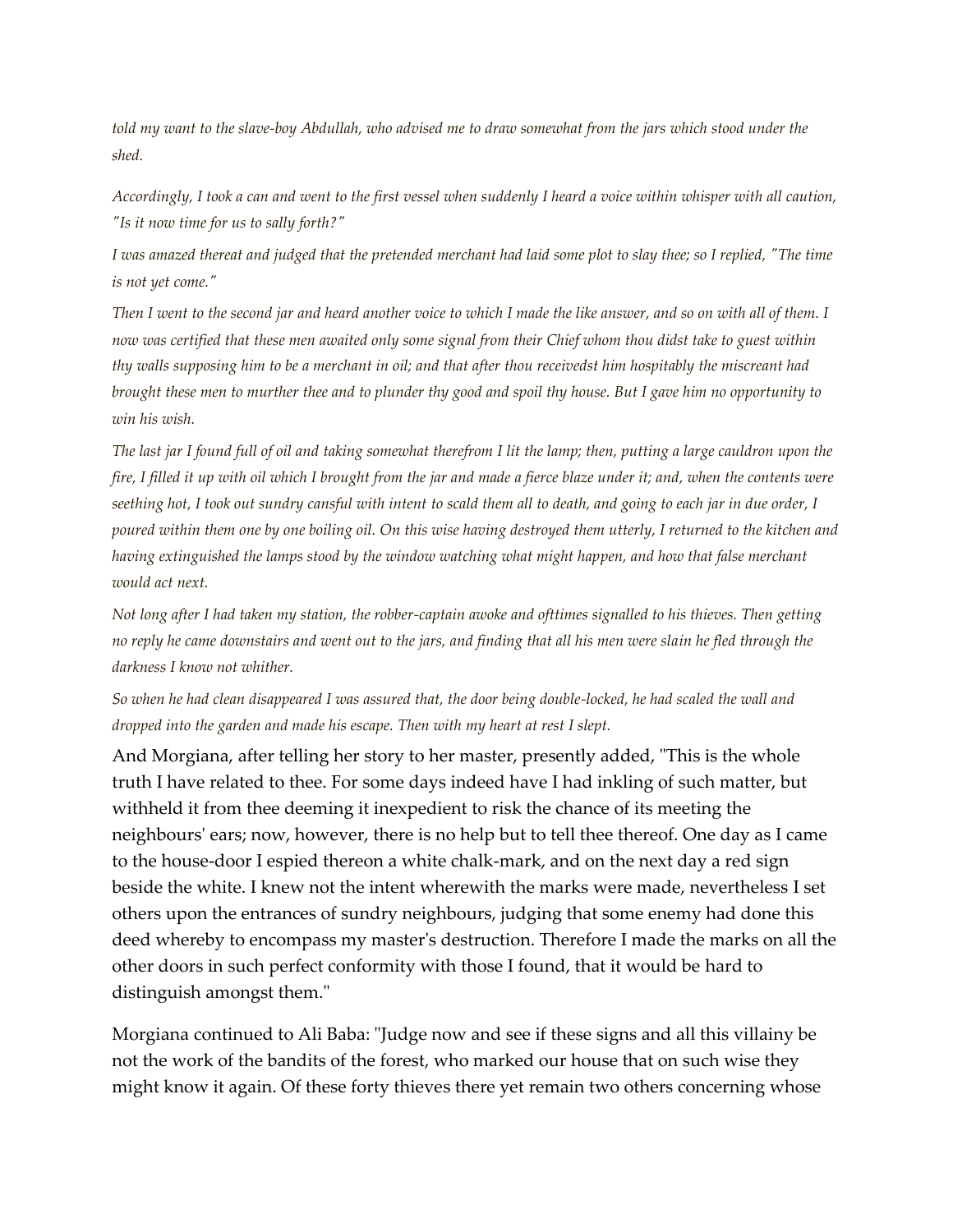case I know naught; so beware of them, but chiefly of the third remaining robber, their Captain, who fled hence alive. Take good heed and be thou cautious of him, for, shouldst thou fall into his hands, he will in no wise spare thee but will surely murther thee. I will do all that lieth in me to save from hurt and harm thy life and property, nor shall thy slave be found wanting in any service to my lord."

Hearing these words Ali Baba rejoiced with exceeding joyance and said to her, "I am well pleased with thee for this thy conduct ; and say me what wouldst thou have me do in thy behalf; I shall not fail to remember thy brave deed so long as breath in me remaineth."

Quoth she, "It behoveth us before all things forthright to bury these bodies in the ground, that so the secret be not known to any one."

Hereupon Ali Baba took with him his slave-boy Abdullah into the garden and there under a tree they dug for the corpses of the thieves a deep pit in size proportionate to its conterits, and they dragged, the bodies (having carried off their weapons) to the fosse and threw them in; then, covering up the remains of the seven and thirty robbers they made the ground appear level and clean as it wont to be. They also hid the leathern jars and the gear and arms and presently Ali Baba sent the mules by ones and twos to the bazar and sold them all with the able aid of his slave-boy Abdullah.

Thus the matter wras hushed up nor did it reach the ears of any; however, Ali Baba ceased not to be ill at ease lest haply the Captain or the surviving two robbers should wreak their vengeance on his head. He kept himself private with all caution and took heed that none learn a word of what had happened and of the wealth which he had carried off from the bandits' cave.

Meanwhile the Captain of the thieves having escaped with his life, fled to the forest in hot wrath and sore irk of mind; and his senses were scattered and the colour of his visage vanished like ascending smoke. Then he thought the matter over again and again, and at last he firmly resolved that he needs must take the life of Ali Baba, else he would lose all the treasure which his enemy, by knowledge of the magical words, would take away and turn to his own use. Furthermore, he determined that he would undertake the business single handed; and, that after getting rid of Ali Baba, he would gather together another band of banditti and would pursue his career of brigandage, as indeed his forbears had done for many generations.

So he lay down to rest that night, and rising early in the morning donned a dress of suitable appearance; then going to the city alighted at a caravanserai, thinking to himself, "Doubtless the murther of so many men hath reached the Wali's ears, and Ali Baba hath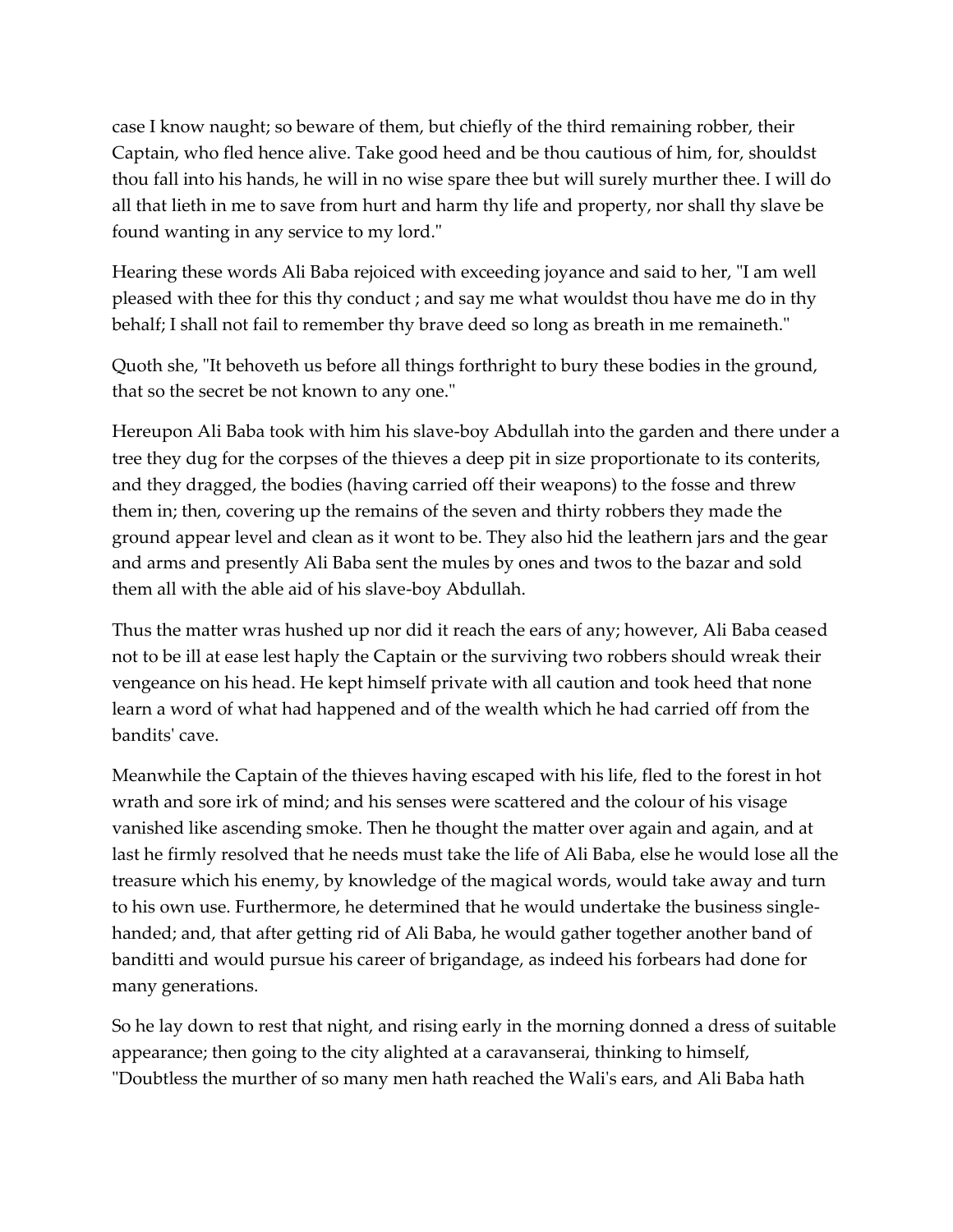been seized and brought to justice, and his house is levelled and his good is confiscated. The townfolk must surely have heard tidings of these matters."

So he straightway asked of the keeper of the Khan, "What strange things have happened in the city during the last few days?" and the other told him all that he had seen and heard, but the Captain could not learn a whit of that which most concerned him.

Hereby he understood that Ali Baba was ware and wise, and that he had not only carried away such store of treasure but he had also destroyed so many lives and withal had come off scatheless; furthermore, that he himself must needs have all his wits alert not to fall into the hands of his foe and perish.

With this resolve the Captain hired a shop in the Bazar, whither he bore whole bales of the finest stuffs and goodly merchandise from his forest treasure-house; and presently he took his seat within the store and fell to doing merchant's business. By chance his place fronted the booth of the defunct Kasim where his son, Ali Baba's nephew, now traded; and the Captain, who called himself Khwajah Hasan soon formed acquaintance and friendship with the shopkeepers around about him and treated all with profuse civilities, but he was especially gracious and cordial to the son of Kasim, a handsome youth and a well-dressed, and ofttimes he would sit and chat with him for a long while.

A few days after it chanced that Ali Baba, as he was sometime wont to do, came to see his nephew, whom he found sitting in his shop.

The Captain saw and recognised him at sight and one morning he asked the young man, saying, "Prithee tell me, who is he that ever and anon cometh to thee at thy place of sale?" whereto the youth made answer, "He is my uncle, the brother of my father."

Whereupon the Captain showed him yet greater favour and affection the better to deceive him for his own devices, and gave him presents and made him sit at meat with him and fed him with the daintiest of dishes.

Presently Ali Baba's nephew bethought him it was only right and proper that he also should invite the merchant to supper, but whereas his own house was small, and he was straitened for room and could not make a show of splendour, as did Khwajah Hasan, he took counsel with his uncle on the matter.

Ali Baba replied to his nephew: "Thou sayest well: it behoveth thee to entreat thy friend in fairest fashion even as he hath entreated thee. On the morrow, which is Friday, shut thy shop as do all merchants of repute; then, after the early meal, take Khwajah Hasan to smell the air,and as thou walkest lead him hither unawares; meanwhile I will give orders that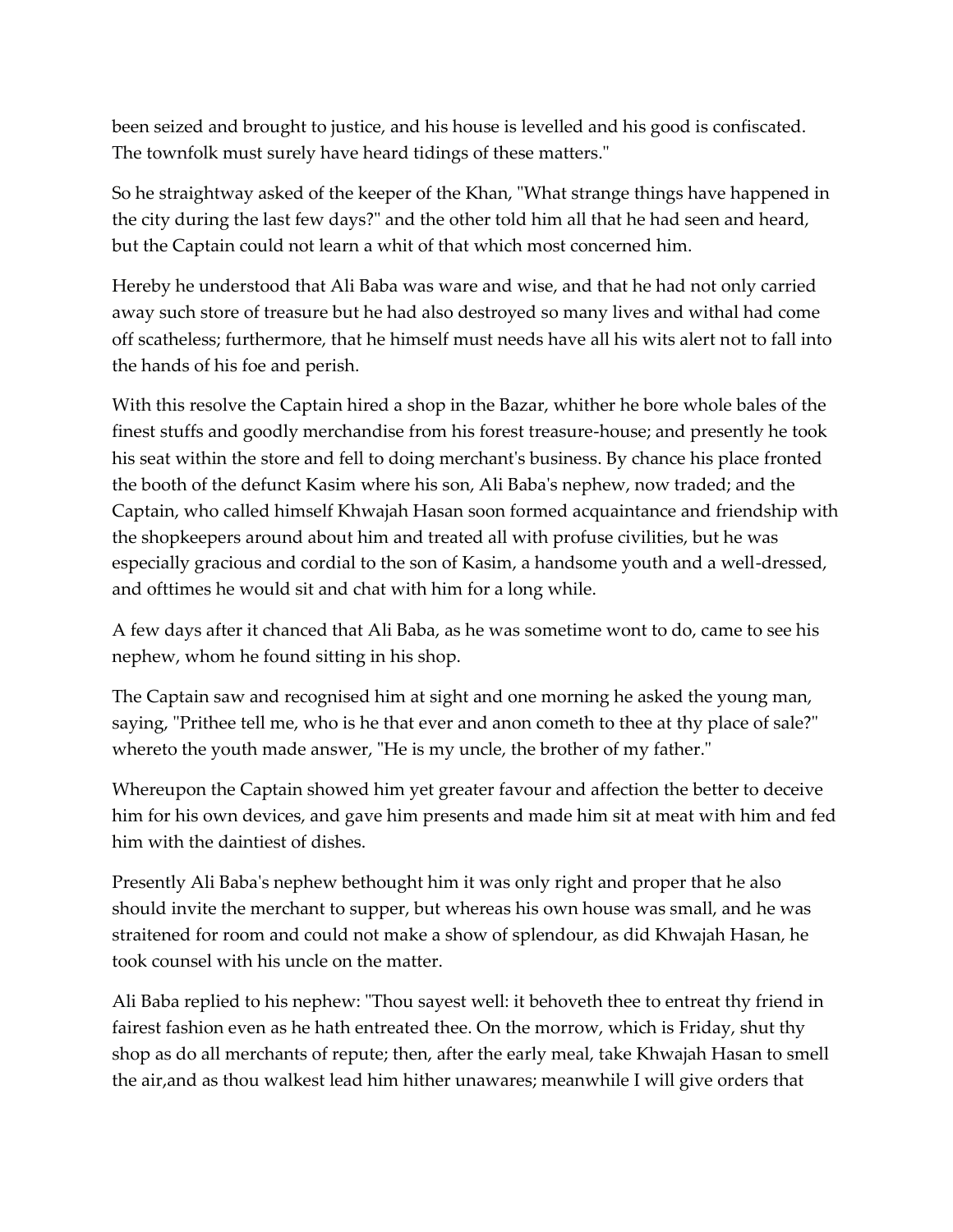Morgiana shall make ready for his coming the best of viands and all necessaries for a feast. Trouble not thyself on any wise, but leave the matter in my hands."

Accordingly on the next day, to wit, Friday, the nephew of Ali Baba took Khwajah Hasan to walk about the garden; and, as they were returning he led him by the street wherein his uncle dwelt.

When they came to the house, the youth stopped at the door and knocking said, "O my lord, this is my second home: my uncle hath heard much of thee and of thy goodness mewards and desireth with exceeding desire to see thee; so, shouldst thou consent to enter and visit him, I shall be truly glad and thankful to thee."

Albeit Khwajah Hasan rejoiced in heart that he had thus found means whereby he might have access to his enemy's house and household, and although he hoped soon to attain his end by treachery, yet he hesitated to enter in and stood to make his excuses and walk away. But when the door was opened by the slave-porter, Ali Baba's nephew seized his companion's hand and after abundant persuasion led him in, whereat he entered with great show of cheerfulness as though much pleased and honoured.

The housemaster received him with all favour and worship and asked him of his welfare, and said to him, "O my lord, I am obliged and thankful to thee for that thou hast shewn favour to the son of my brother and I perceive that thou regardest him with an affection even fonder than my own."

Khwajah Hasan replied with pleasant words and said, "Thy nephew vastly taketh my fancy and in him I am well pleased, for that although young in years yet he hath been endued by Allah with much of wisdom."

Thus they twain conversed with friendly conversation and presently the guest rose to depart and said, "O my lord, thy slave must now farewell thee; but on some future day Inshallah he will again wait upon thee,"

Ali Baba, however, would not let him leave and asked, "Whither wendest thou, my friend ? I would invite thee to my table and I pray thee sit at meat with us and after hie thee home in peace. Perchance the dishes are not as delicate as those whereof thou art wont to eat, still deign grant me this request I pray thee and refresh thyself with my victual."

Quoth Khwajah Hasan, "O my lord I am beholden to thee for thy gracious invitation, and with pleasure would I sit at meat with thee, but for a special reason must I needs excuse myself; suffer me therefore to depart for I may not tarry longer nor accept thy gracious offer."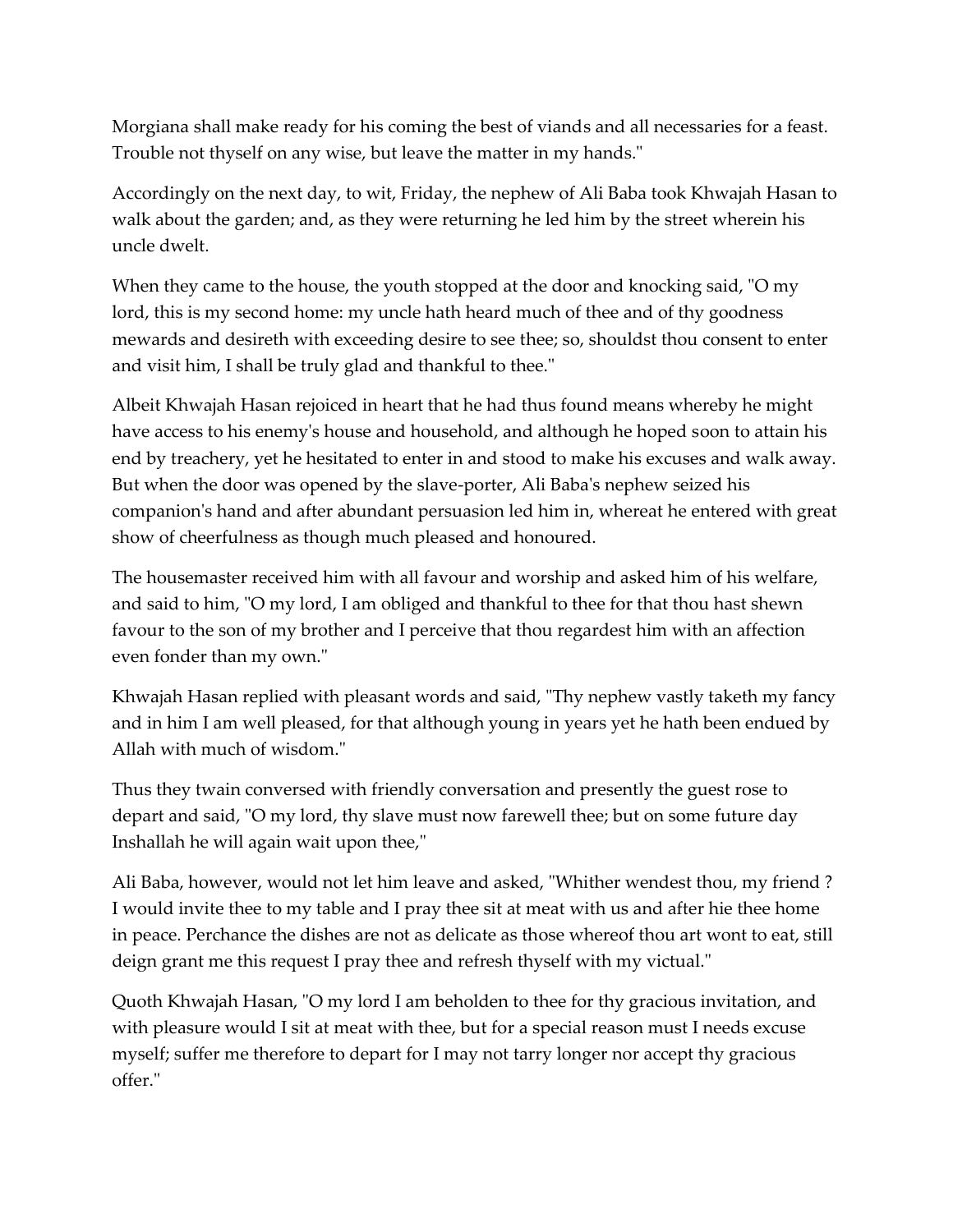Hereto the host made reply, "I pray thee, O my lord, tell me what may be the reason so urgent and weighty?"

And Khwajah Hasan answered, "The cause is this: I must not, by order of the physician, who cured me lately of my complaint, eat aught of food prepared with salt."

Quoth Ali Baba, "An this be all, deprive me not, I pray thee, of the honour thy company will confer upon me: as the meats are not yet cooked, I will forbid the kitchener to make use of any salt. Tarry here awhile and I will return anon to thee."

So saying Ali Baba went in to Morgiana and bade her not put salt into any one of the dishes; and she, while busied with her cooking, fell to marvelling greatly at such order and asked her master, "Who is he that eateth meat wherein is no salt?"

He answered, "What to thee mattereth it who he may be? Only do thou my bidding."

She rejoined, "'Tis well: all shall be as thou wishest;" but in mind she wondered at the man who made such strange request and desired much to look upon him.

Wherefore, when all the meats were ready for serving up, she helped the slave-boy Abdullah to spread the table and set on the meal; and no sooner did she see Khwajah Hasan than she knew who he was, albeit he had disguised himself in the dress of a stranger merchant; furthermore, when she eyed him attentively she espied a dagger hidden under his robe.

"So ho!" quoth she to herself, "this is the cause why the villain eateth not of salt, for that he seeketh an opportunity to slay my master whose mortal enemy he is; howbeit I will be beforehand with him and despatch him ere he find a chance to harm my lord."

Morgiana, having spread a white cloth upon the table and served up the meal, went back to the kitchen and thought out her plot against the robber-Captain.

Now when Ali Baba and Khwajah Hasan had eaten their sufficiency, the slave-boy Abdullah brought Morgiana word to serve the dessert, and she cleared the table and set on fruit fresh and dried in salvers, then she placed by the side of Ali Baba a small tripod for three cups with a flagon of wine, and lastly she went off with the slave-boy Abdullah into another room, as though she would herself eat supper.

Then Khwajah Hasan, that is, the Captain of the robbers, perceiving that the coast was clear, exulted mightily saying to himself, "The time hath come for me to take full vengeance; with one thrust of my dagger I will despatch this fellow, then escape across the garden and wend my ways. His nephew will not adventure to stay my hand, for an he do but move a finger or toe with that intent another stab will settle his earthly account. Still must I wait awhile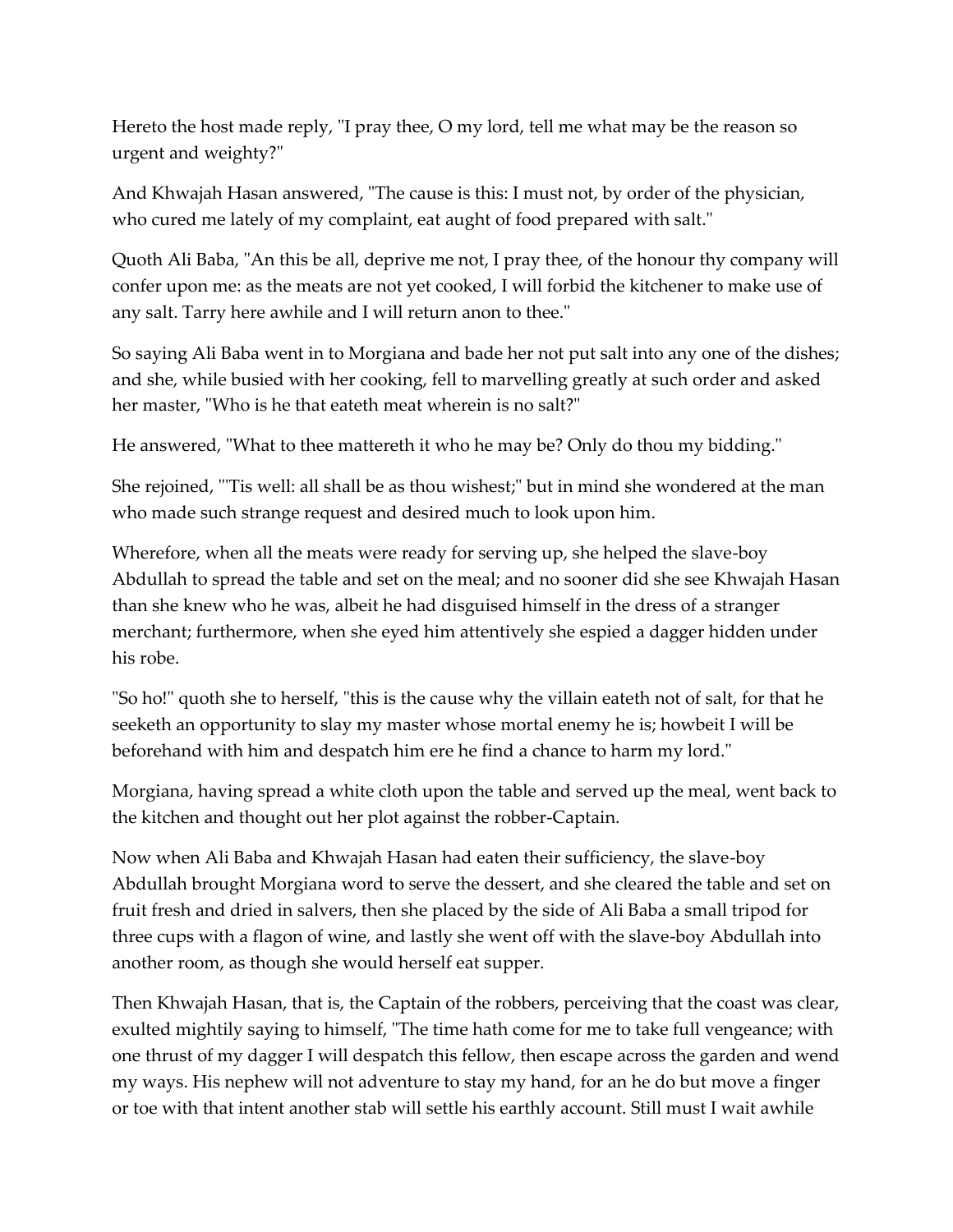until the slave-boy and the cook-maid shall have eaten and lain down to rest them in the kitchen."

Morgiana, however, watched him wistfully and divining his purpose said in her mind, "I must not allow this villain advantage over my lord, but by some means I must make void his project and at once put an end to the life of him."

Accordingly, the trusty slave-girl changed her dress with all haste and donned such clothes as dancers wear; she veiled her face with a costly kerchief; around her head she bound a fine turband, and about her middle she tied a waist-cloth worked with gold and silver wherein she stuck a dagger, whose hilt was rich in filigree and jewelry.

Thus disguised she said to the slave-boy Abdullah, "Take now thy tambourine that we may play and sing and dance in honour of our master's guest."

So he did her bidding and the twain went into the room, the lad playing and the lass following. Then, making a low congee, they asked leave to perform and disport and play; and Ali Baba gave permission, saying, "Dance now and do your best that this our guest may be mirthful and merry."

Quoth Khwajah Hasan, "O my lord, thou dost indeed provide much pleasant entertainment."

Then the slave-boy Abdullah standing by began to strike the tambourine whilst Morgiana rose up and showed her perfect art and pleased them vastly with graceful steps and sportive motion; and suddenly drawing the poniard from her belt she brandished it and paced from side to side, a spectacle which pleased them most of all. At times also she stood before them, now clapping the sharp-edged dagger under her armpit and then setting it against her breast. Lastly she took the tambourine from the slave-boy Abdullah, and still holding the poniard in her right she went round for largesse as is the custom amongst merry-makers.

First she stood before Ali Baba who threw a gold coin into the tambourine, and his nephew likewise put in an Ashrafi; then Khwajah Hasan, seeing her about to approach him, fell to pulling out his purse, when she heartened her heart and quick as the blinding leven she plunged the dagger into his vitals, and forthwith the miscreant fell back stone-dead.

Ali Baba was dismayed and cried in his wrath, "O unhappy, what is this deed thou hast done to bring about my ruin!"

But she replied, "Nay, O my lord, rather to save thee and not to cause thee harm have I slain this man: loosen his garments and see what thou wilt discover thereunder."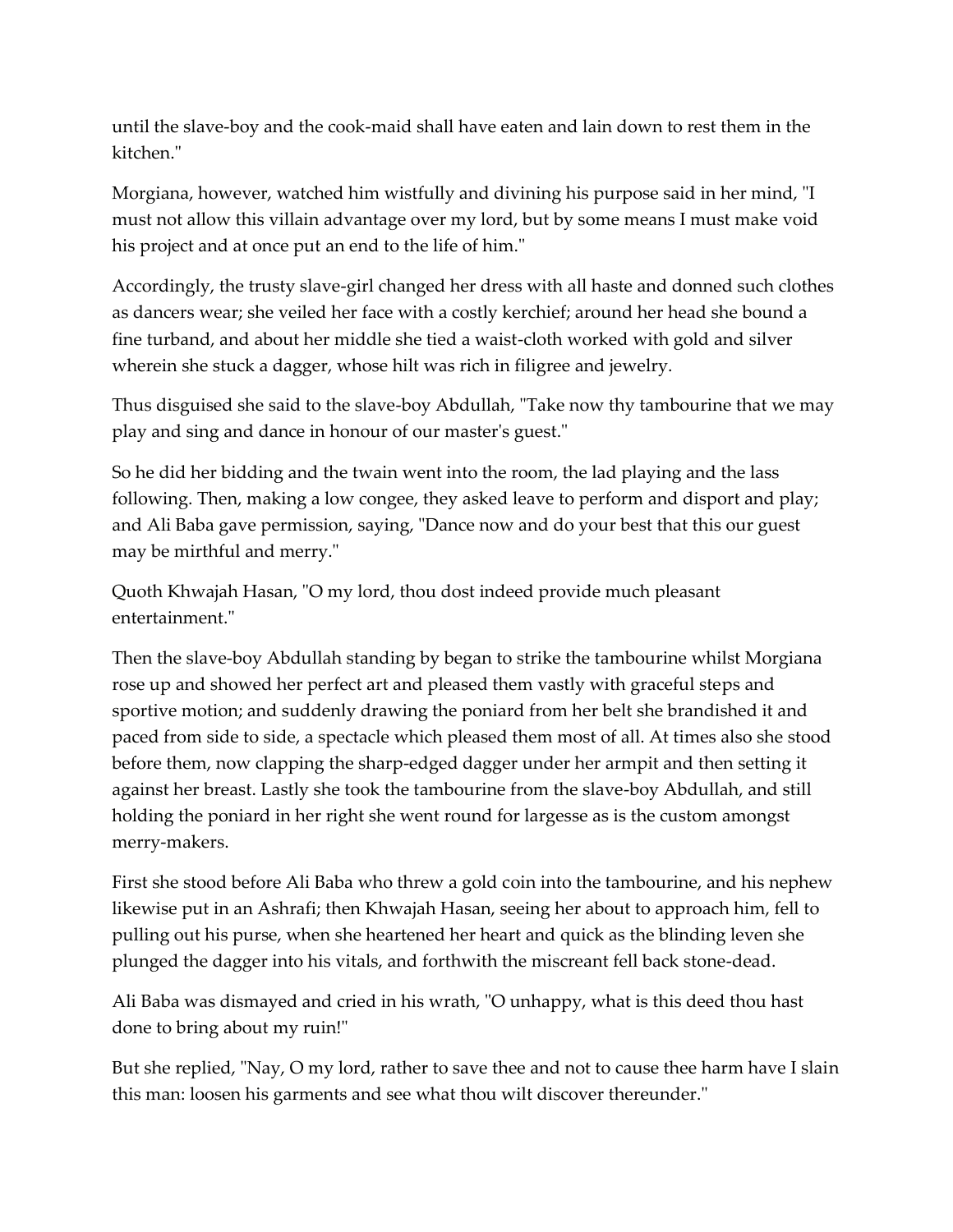So Ali Baba searched the dead man's dress and found concealed therein a dagger.

Then said Morgiana, "This wretch was thy deadly enemy. Consider him well: he is none other than the oil merchant, the Captain of the band of robbers. Whenas he came hither with intent to take thy life, he would not eat thy salt; and when thou toldest me that he wished not any in the meat I suspected him and at first sight I was assured that he would surely do thee die; Almighty Allah be praised 'tis even as I thought."

Then Ali Babi lavished upon her thanks and expressions of gratitude, saying, "Lo, these two times hast thou saved me from his hand," and falling upon her neck he cried, "See thou art free, and as reward for this thy fealty I have wedded thee to my nephew."

Then turning to the youth he said, "Do as I bid thee and thou shalt prosper. I would that thou marry Morgiana, who is a model of duty and loyalty: thou seest now yon Khwajah Hasan sought thy friendship only that he might find opportunity to take my life, but this maiden with her good sense and her wisdom hath slain him and saved us."

Ali Baba's nephew straightway consented to marry Morgiana. After which the three, raising the dead body bore it forth with all heed and vigilance and privily buried it in the garden, and for many years no one knew aught thereof.

In due time Ali Baba married his brother's son to Morgiana with great pomp, and spread a bride-feast in most sumptuous fashion for his friends and neighbours, and made merry with them and enjoyed singing and all manner of dancing and amusements. He prospered in every undertaking and Time smiled upon him and a new source of wealth was opened to him. For fear of the thieves he had not once visited the jungle-cave wherein lay the treasure, since the day he had carried forth the corpse of his brother Kasim. But some time after, he mounted his hackney one morning and journeyed thither, with all care and caution, till finding no signs of man or horse, and reassured in his mind he ventured to draw near the door.

Then alighting from his beast he tied it up to a tree, and going to the entrance pronounced the words which he had not forgotten, "Open, O Simsim!"

Hereat, as was its wont, the door flew open, and entering thereby he saw the goods and hoard of gold and silver untouched and lying as he had left them. So he felt assured that not one of all the thieves remained alive, and, that save himself there was not a soul who knew the secret of the place. At once he bound in his saddlecloth a load of Ashrafis such as his horse could bear and brought it home; and in after days he showed the hoard to his sons and sons' sons and taught them how the door could be caused to open and shut.